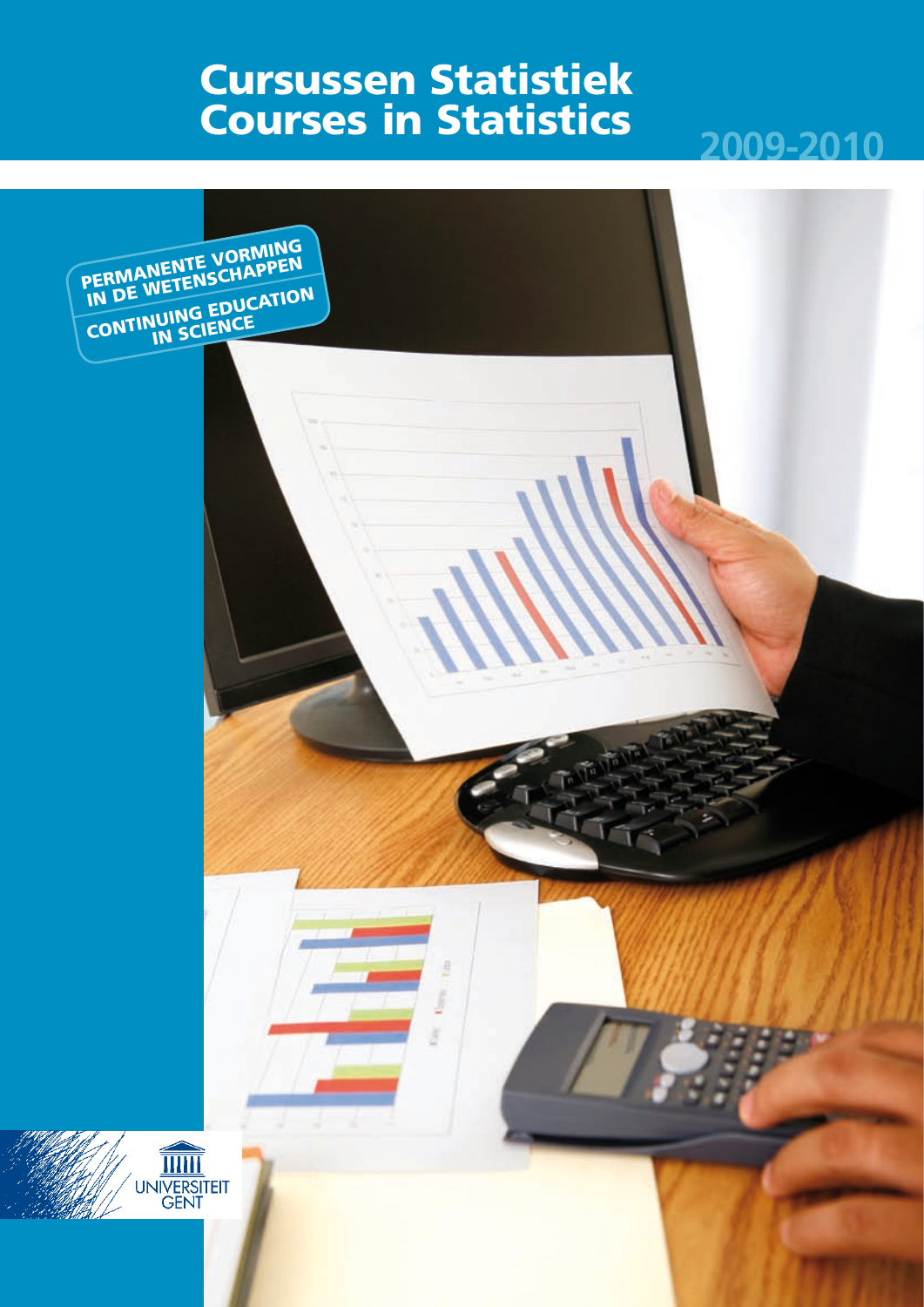# **Inhoud/Contents <**

| 3              | Voorwoord                                                           |
|----------------|---------------------------------------------------------------------|
| 4              | <b>Introduction</b>                                                 |
| 5              | module 1 - Inleiding tot SPSS                                       |
| 6              | module 2 - Introduction to SAS                                      |
| $\overline{7}$ | module 3 - Introductory Statistics. Basics of Statistical Inference |
| 8              | module 4 - Analysis of Variance                                     |
| 9              | module 5 - Applied Linear Statistics                                |
| 10             | module 6 - Applied Longitudinal Analysis                            |
| 11             | module 7 - Survey Analysis                                          |
| 12             | <b>The Teachers</b>                                                 |
| 13             | <b>Practical information</b>                                        |
| 14             | Inschrijvingsformulier                                              |
| 15             | <b>Registration form</b>                                            |
| 16             | Stay informed of other ICES activities                              |
| 17             | <b>Notities / Notes</b>                                             |
| 18             | <b>Notities / Notes</b>                                             |
| 19             | <b>Notities / Notes</b>                                             |
| 20             | <b>Stadsplan / Course locations</b>                                 |
|                |                                                                     |

### **address**



### **Center for Statistics**

**address Krijgslaan 281 - S9, 9000 Gent URL www.cvstat.UGent.be** 

**Institute for Continuing Education in Science address Krijgslaan 281 - S3, 9000 Gent phone 09 264 44 26 FAX 09 264 85 90 email Isabel.DeZutter@UGent.be URL www.ipvw-ices.UGent.be**





**Institute for Continuing Education in Science**



**Center for Statistics Centrum voor Statistiek**

> **Instituut voor Permanente Vorming in de Wetenschappen**

**Onze dienst aanvaardt de opleidingscheques van de Vlaamse Gemeenschap.**

**Our service accepts the training vouchers of the Flemish Community.**

**Deze reeks includeert cursussen die zijn opgenomen in de Doctoral Schools programma's.**

**This series encompasses courses that are included in the Doctoral Schools programs.**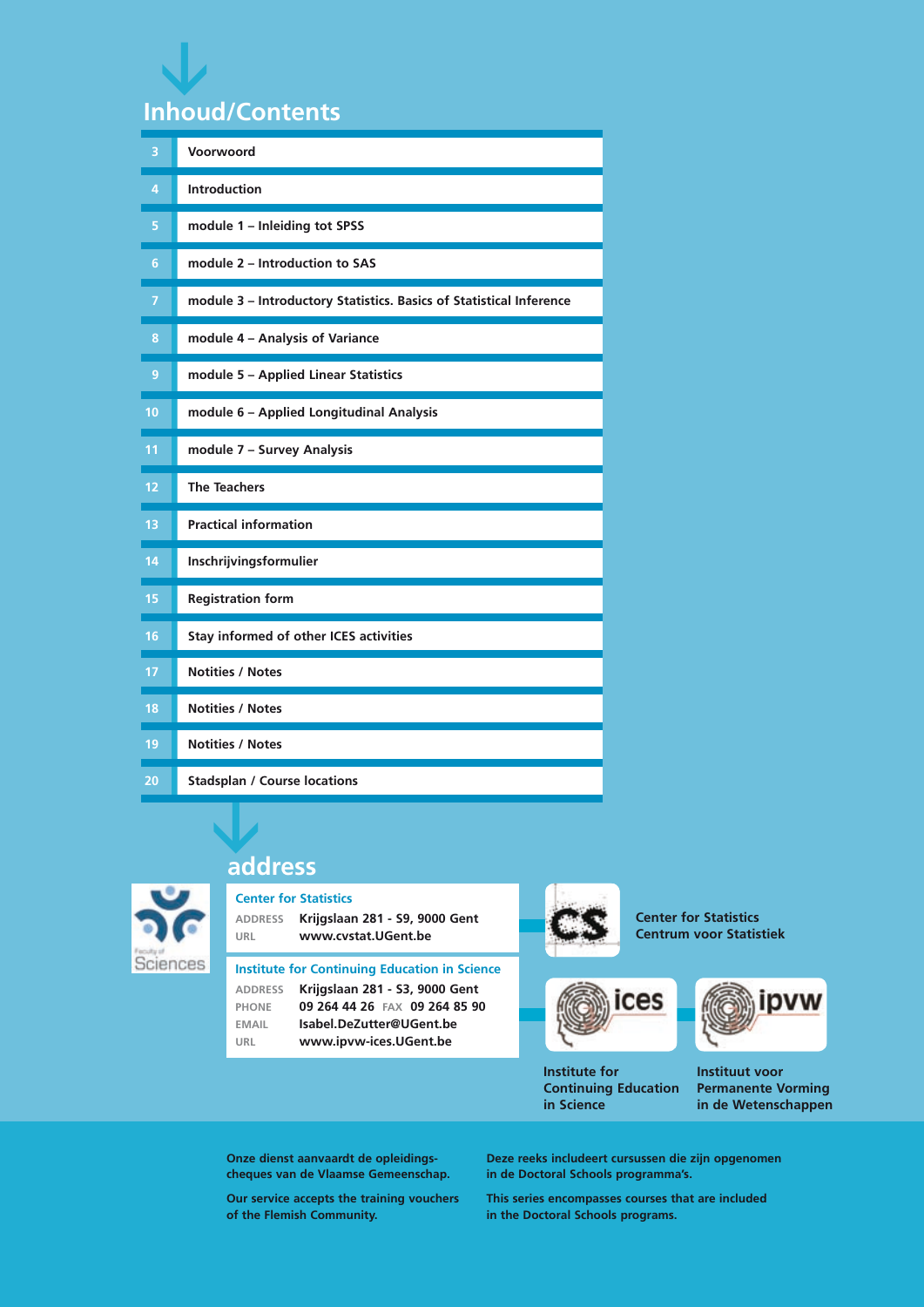### Voorwoord

**Statistiek** is de laatste decennia onmisbaar geworden in heel wat takken van de wetenschap. Denk maar aan sociologen die oorzaken van gedrag natrekken, artsen en biowetenschappers die DNA analyseren of de effectiviteit van nieuwe interventies evalueren, bio-ingenieurs die de kwaliteit van het milieu bewaken, industriëlen die de productiekwaliteit bijsturen, economen die financiële tijdreeksen bestuderen, … Met de komst van gebruiksvriendelijke software wordt het opslaan en manipuleren van data haast kinderspel. Veel minder evident is het om relevante en kwaliteitsvolle gegevens te verzamelen, om efficiënt informatie te onttrekken en niet misleid te worden door naïeve conclusies. Een techniek en de interpretatie van haar resultaten hangen immers fundamenteel samen met het design en de implementatie van de studie, vaak ook met bijkomende onderstellingen over een complexe datastructuur.

Het Centrum voor Statistiek van de Universiteit Gent, i.s.m. het Instituut voor Permanente Vorming van de Faculteit Wetenschappen (IPVW), organiseert daarom elk jaar cursussen die inspelen op de noden van gebruikers van statistische methoden. Het aanbod richt zich vooral op het verwerven van inzicht in de basis van het statistisch onderzoek. Practica op pc stellen de kandidaat in staat om ook al doende te leren. Het doelpubliek bestaat uit professionelen en onderzoekers met een academische vorming. Of u nu kennis wil opfrissen, op de hoogte wil blijven van recente ontwikkelingen of belangstelling heeft voor een nieuw onderzoeksdomein, deze formule wil u in staat stellen om gericht kennis en vaardigheden op te doen. De nieuwe inzichten zullen uw bedrijf en uw onderzoek de extra voorsprong geven die het verdient. Ook de Vlaamse regering ziet zo'n training als een troef voor haar economisch beleid. Werkgevers kunnen genieten van financiële steun onder de vorm van de BEA-maatregel. Werknemers kunnen gebruik maken van de opleidingscheques. Meer informatie over deze 'stimulerende middelen' vindt u op de websites www.beaweb. be en www.vdab.be/opleidingscheques en via de link op de IPVW-website: www.ipvw-ices.UGent.be.

Tussen november 2009 en april 2010 wordt het pakket basismodules aangeboden, waarin statistische kennis gradueel wordt opgebouwd. Vooraf, in oktober 2009, geven twee modules een introductie tot het gebruik van de statistische software SPSS en SAS, waarvoor de Universiteit Gent een licentie heeft. Naar jaarlijkse gewoonte wordt dit programma aangevuld met een aantal meer gespecialiseerde cursussen. In de eerste twee weken van april 2010 wordt achtereenvolgens het onderwerp "Applied Longitudinal Analysis" behandeld en presenteren we een cursus "Survey Analysis". Nog te verwachten zijn een short course omtrent "Numerical Literacy" en een over "Meta-Analysis". Blijf op de hoogte van deze bijkomende korte cursussen via onze website of het formulier op pagina 16 van deze brochure. Alle cursussen (m.u.v. Module 1) worden in het Engels gedoceerd. Het geheel verloopt in een gemoedelijke sfeer met ruime



mogelijkheid tot interactie met de docenten. De IPVW-activiteiten waaraan een examen is verbonden kunnen ook worden opgenomen in het programma van de 'Doctoral Schools' die de UGent-doctoraatstudent ondersteunen bij zijn/haar onderzoek en opleiding.

Verder brengen we graag de volgende initiatieven onder uw aandacht:

In 2008 is aan de Universiteit Gent het IOF1 valorisatieconsortium Stat-Gent CRESCENDO gestart, i.s.m. het Centrum voor Statistiek. Stat-Gent heeft tot doel de UGent statistiekexpertise te valoriseren via toepassingen voor overheid en industrie. Meer informatie hierover, ook over onze aanbieding van short courses in statistiek en over een meer doorgedreven Master opleiding in Statistische Data-Analyse, die wetenschappers uit diverse disciplines een grondige vorming aanbiedt in de methodes van de toegepaste statistiek, vindt u op de website van het Centrum voor Statistiek: www.cvstat.ugent.be.

Ook de Associatie Universiteit Gent (AUGent) organiseert jaarlijks een navormingscyclus ten behoeve van onderzoekers van de partnerinstellingen. In praktijkgerichte en interactieve sessies (waaronder een cursus SPSS voor beginners) worden essentiële onderzoekscompetenties toegelicht. Meer informatie hierover vindt u via http://navorming.augent.be.

We hopen dat u het nieuwe aanbod kan smaken en wensen u alvast een leerrijk en productief jaar toe!

<sup>1</sup> Industrieel OnderzoekFonds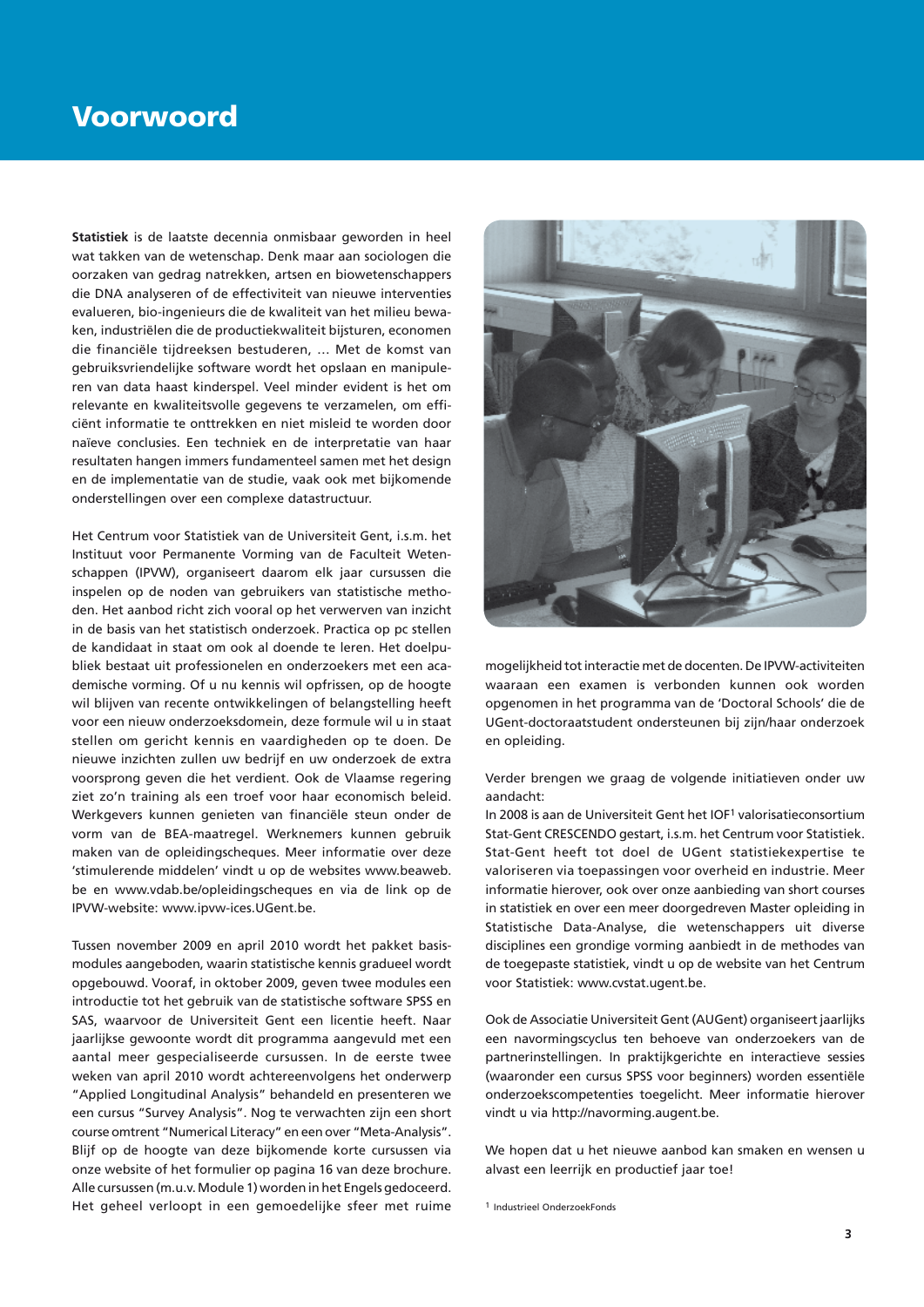## Introduction

**Statistics** has become indispensable in many branches of science. Sociologists and psychologists searching to explain behaviour, biologists analysing DNA, clinicians evaluating new interventions, bio-engineers monitoring the environment, managers performing quality control, economists studying time series, … they all rely on statistical methods. Today's user-friendly software allows anyone to store and manipulate data quite easily. It remains a challenge however, to gather relevant, high-quality data and retrieve information efficiently to draw accurate inference. Without training and due professionalism one runs a high risk of arriving at misleading conclusions. One must recognise how the appropriate statistical technique and justified interpretation depend fundamentally on the design and conduct of a study in combination with any assumptions about the data structure.

To meet the needs of users of statistical methods, the Centre for Statistics of Ghent University in co-operation with the Institute for Continuing Education of the Faculty of Science (ICES) organises a yearly series of courses. The goal is to train users of statistical software, providing them with insight in the basics of statistical research. Practical sessions on PC's allow participants to obtain this through hands-on experience. Our courses are aimed at professionals and participants with an academic training, who wish to refresh their knowledge, keep it up to date or discover new areas of research. The program is designed to offer specific knowledge and skills through separate modules. The new insights will give your company or research the extra edge it needs. The Flemish Community regards continuing training as an important element of its economic policy. Employers are granted financial support through the government's introduction of the BEA-measure and employees can use training vouchers. More information about this stimulating initiative can be found on the websites: www.beaweb.be and www.vdab.be/opleidingscheques (both in Dutch) or via the link on the ICES-website: www.ipvw-ices.UGent.be (English).

From November 2009 to April 2010, the program offers a classic series of basic modules which gradually build up statistical knowledge and techniques. Leading into these basic modules, two courses in October 2009 introduce the statistical software SPSS and SAS, for which Ghent University has a campus license. Every year, the program offers an additional number of more specialised courses. In the first week of April 2010, the subject of "Applied Longitudinal Analysis" will be tackled and in the second week of April 2010 we offer a course on "Survey Analysis". Also scheduled is a short course on "Numerical Literacy" and one on "Meta-Analysis". More information about these 2 courses will be posted on our website or can be requested through use of the form on page 16 of this brochure. With exception of the first module, all modules are taught in English to give international candidates the opportunity to participate.



Classes take place in a pleasant atmosphere with ample opportunity to interact with the lecturers.

ICES-activities that include an exam will also be incorporated in the program of the Doctoral Schools, which support UGent doctoral students with their research and training.

Also, we would like to bring the following initiatives to your attention:

In 2008, the IOF2 valorisation consortium Stat-Gent CRESCENDO was launched at Ghent University, in collaboration with the Center for Statistics. Stat-Gent's mission is to valorise UGent statistical expertise through applications in government and industry. For more information about this consortium, about short courses in statistics organised by the Center for Statistics and on the Masters program in Statistical Data-Analysis, which offers a more thorough training in the methods of practical statistics to scientists in diverse areas, visit our website www.cvstat.ugent.be.

The Ghent University Association (AUGent) organises its own more basic training aimed at the researchers of the partner institutes. More information about this initiative can be found on http://navorming.augent.be.

Hoping the new program meets your expectations, we look forward to meeting you and wish you an enjoyable and productive learning experience!

<sup>2</sup> Industrial Research Fund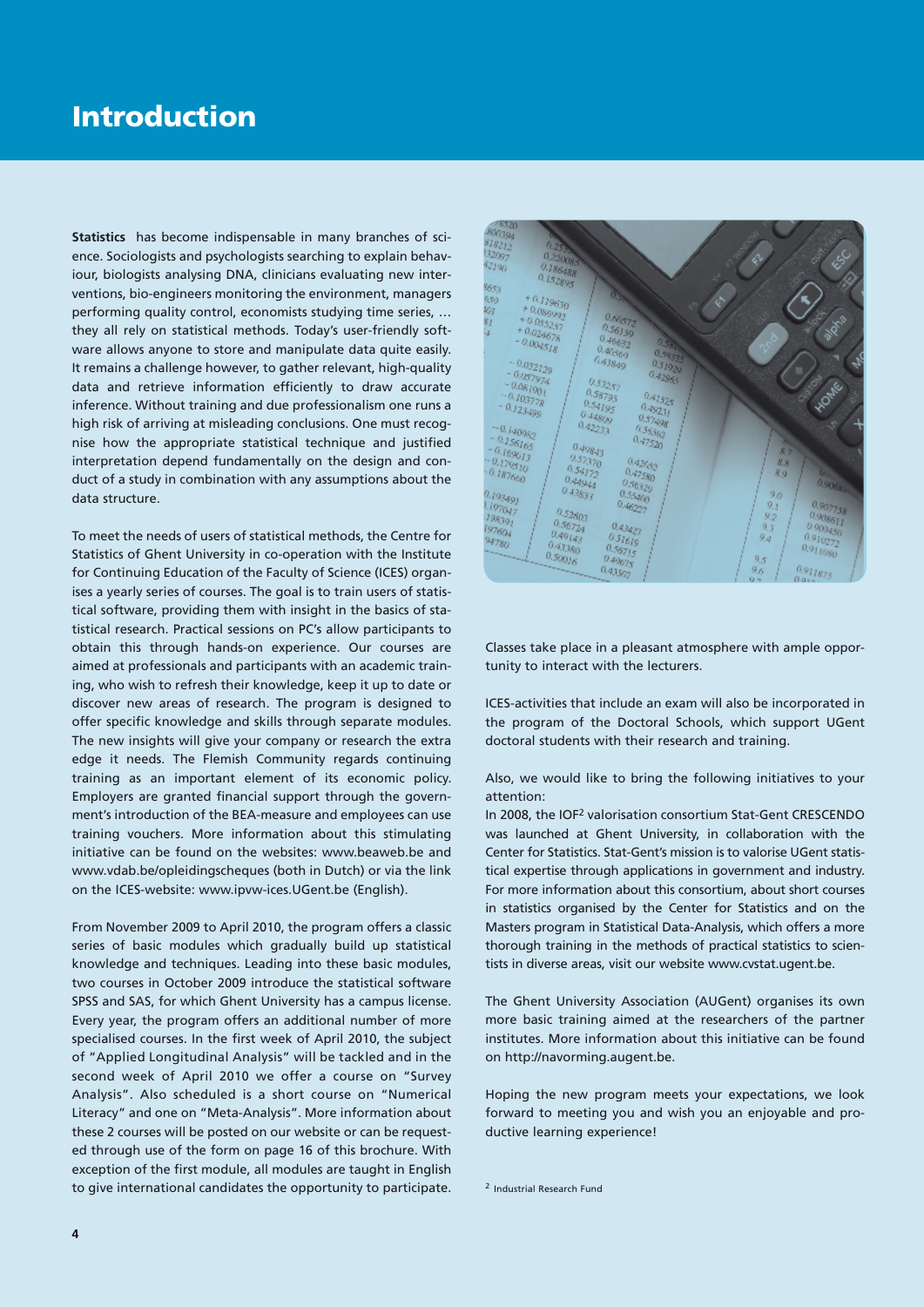## module 1 – Inleiding tot SPSS

#### **Dhr. Kris Erauw**

#### **Beschrijving**

We leven in een kennismaatschappij. Heel veel mensen verzamelen gegevens of willen bepaalde ideeën met onderzoeksbevindingen ondersteunen. Denk aan de jongeren in een stedelijke jeugdraad die in hun jeugdwerkbeleidsplan de geformuleerde beleidslijnen moeten ondersteunen met onderzoeksbevindingen; of aan de voorzitter van een oudercomité die de standpunten van ouders op een wetenschappelijk verantwoorde manier wil bevragen. Het inzamelen en opslaan van al die gegevens is vaak niet zo evident als het lijkt. Zeker niet als het de bedoeling is de gegevens later op een professionele manier te verwerken.

Deze lessenreeks is er op gericht data in een bruikbare vorm te verzamelen, de ingezamelde data in SPSS op te slaan en met SPSS de eerste beschrijvende statistieken te produceren.

De verschillende lessen in de reeks zijn ervaringsgericht opgevat. De deelnemers worden met een aantal problemen geconfronteerd waarna mogelijke oplossingen besproken en gedemonstreerd worden.

#### **Les 1**

*Data en dataverzameling*: data in SPSS invoeren en definiëren, data uit andere programma's importeren en gebruiken.

#### **Les 2**

*Elementaire bewerkingen*: samenvattende statistieken en voorstellingen genereren, variabelen herschrijven en combineren, databestanden bewerken en combineren.

#### **Les 3**

*Gemiddelden vergelijken*: grafische voorstelling van gemiddelden, t-toetsen en one-way variantie-analyse.

#### **Les 4**

*Meer uit je databestand halen*: de eerste stappen in lineaire regressie.

#### **Data**

5, 6, 8 en 9 oktober 2009 telkens van 17u tot 20u.

#### **Plaats**

PC-klas 1 van de Faculteit Psychologische en Pedagogische Wetenschappen, Henri Dunantlaan 1, Gent.

#### **Doelpubliek**

Deze practica zijn bedoeld voor alle personen die gegevens inzamelen en/of opslaan, met de bedoeling deze statistisch te analyseren en te interpreteren.

#### **Toelatingsvoorwaarden**

Geen

#### **Lesmateriaal**

Documentatie- en oefeningenbundel.

#### **Prijs**

De deelnameprijs bedraagt 325 EUR voor deelnemers uit de private sector, 175 EUR voor UGent-personeelsleden en personeel uit de non-profit, social-profit en overheidssector. Een gereduceerde prijs van 125 EUR geldt voor doctoraatsstudenten. In deze prijs is o.a. het lesmateriaal ingesloten.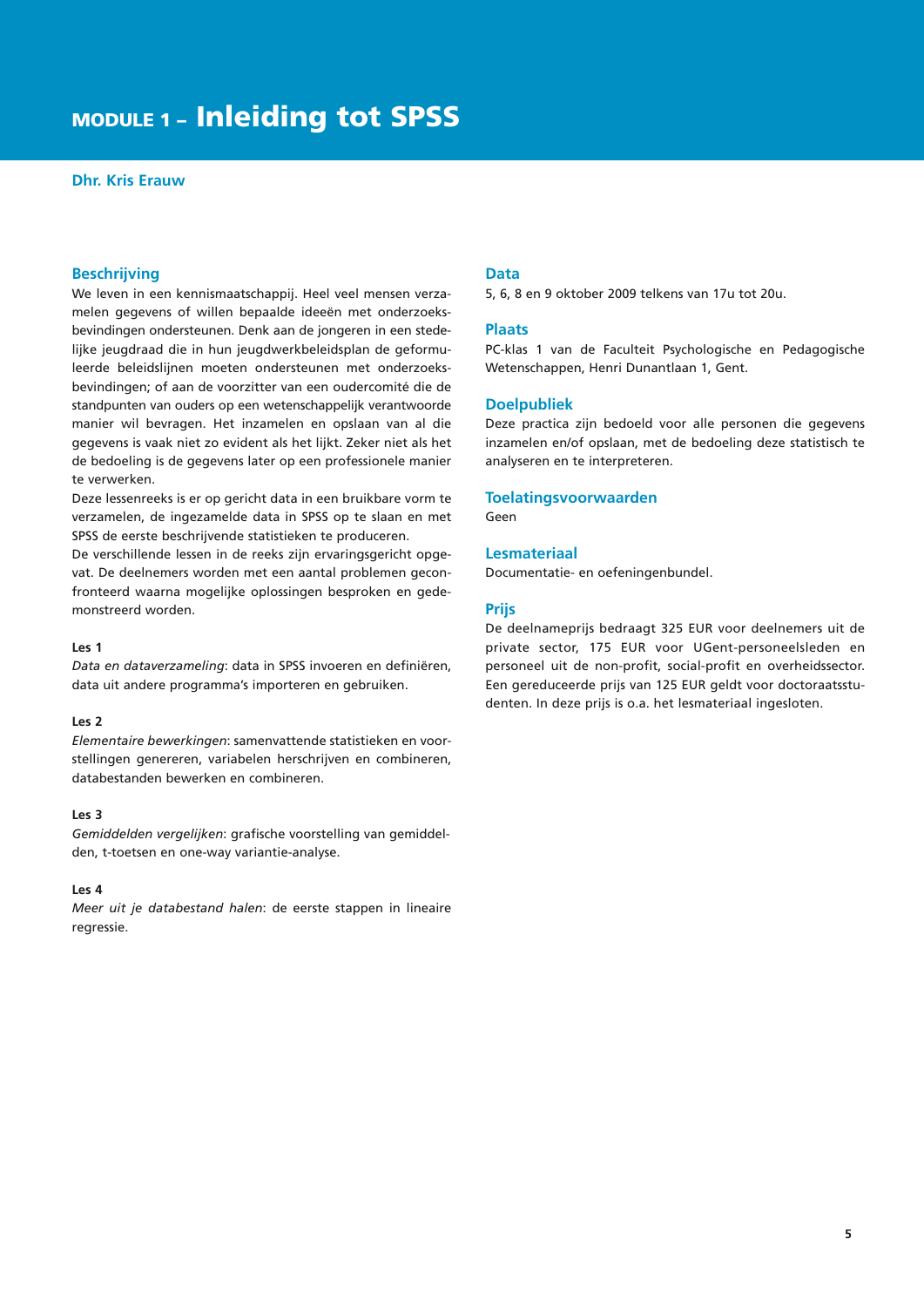### module 2 – Introduction to SAS

#### **Dr. Anita Prinzie**

#### **Course description**

The amount of data stored in data warehouses grows exponentially every day. This high-dimensional and often noisy data is stored with the aim to eventually extract useful patterns and information on which strategies can be based. However, the data as stored in a data warehouse is typically not suitable for immediate analysis. The data might be noisy, data might be stored across different tables or more rich information could be extracted by creating your own variables. Hence, before any information can be extracted and modeled, a first time-consuming task involves the manipulation of the data (missingvalue imputation, creation of new variables) stored in multiple tables to obtain an analysis table appropriate for subsequent statistical analyses like regression analysis, analysis of variance or survival analysis. This course aims to empower you to manipulate huge data warehouses by learning the SAS programming language. Whereas other software packages may offer limited capabilities to handle and manipulate high-dimensional data, with the SAS language you are in total control of data manipulation. In addition to data manipulation, we will illustrate by hands-on practice how you can use SAS statistical procedures to subsequently analyse/model your data. Unlike the interactive SAS Enterprise Miner, the SAS language provides more flexibility to define model parameters and facilitates easy replication of analyses. After finishing this course, you will be able to perform data manipulation and basic statistical analyses using the SAS programming language.

#### **Dates and venue**

October 12, 14, 19 and 21, 2009 from 5:30 p.m. to 9:00 p.m., at the Faculty of Science, Building S9, Campus Sterre, Krijgslaan 281, Ghent.

#### **Target audience**

This course will benefit investigators/data analysts from diverse areas in charge of analysing potentially high-dimensional data stored in a data warehouse. It is most suited to anyone working with high-dimensional data (either in terms of number of instances and/or number of variables). However, if you are working with low-dimensional data, you too will benefit from this course as mastering the SAS programming language delivers you more control to manipulate your data in order to create new variables and to replicate your work in a convenient way.

#### **Course prerequisites**

The course is open to all interested persons. Knowledge of basic statistics is considered an advantage.

#### **Course material**

Copies of lecture notes.

Optional but highly recommended programming manual: "The Little SAS® Book: A Primer", Lora D. Delwiche & Susan J. Slaughter, 4rd ed., (2008), SAS Publishing.

#### **Fees**

The registration fee amounts to 325 EUR for participants of the private sector, 175 EUR for employees of Ghent University, the government, the non-profit and social-profit sector. A special rate of 125 EUR applies to doctoral students. The book is optional but recommended and can be bought at the additional cost of 40. Please indicate this clearly on the registration form.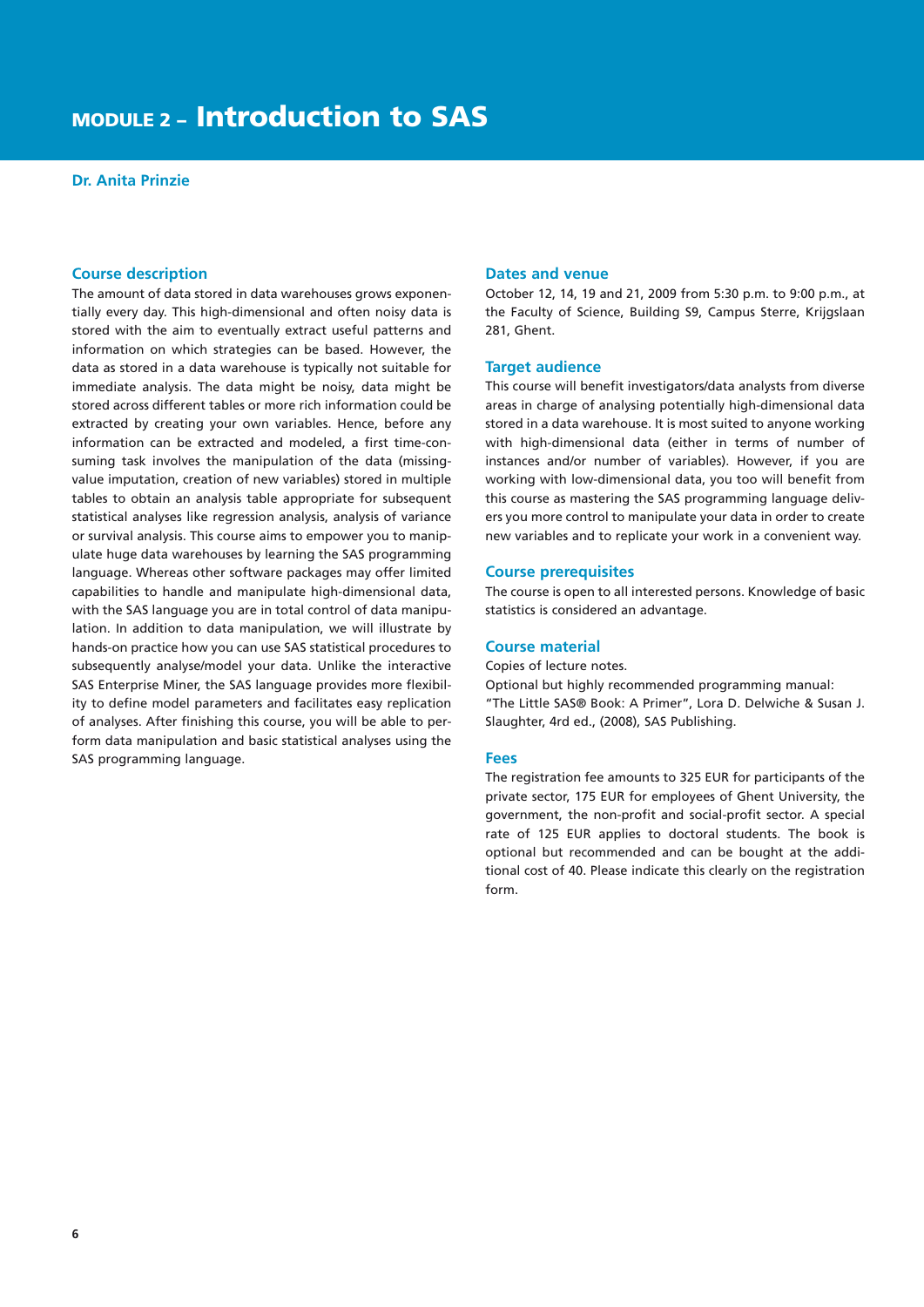### **MODULE 3 - Introductory Statistics** Basics of Statistical Inference

#### **Prof. dr. Maria Ysebaert**

#### **Course description**

This course aims to provide insight into basic statistical concepts with emphasis on practical applications. Mathematical formulae will be kept to a minimum. The theory and the methods of analysis will be extensively illustrated with examples relating to a wide variety of different fields.

We start with concise graphical and numerical descriptions of data obtained from observational or experimental studies. The most common and frequently used probability distributions of discrete and continuous variables will be presented. Statistical inference draws conclusions about a population based on sampled data. Chance variations are taken into account such that a level of confidence is attached to these conclusions. We present the reasoning behind significance tests for the comparison of observed data with a hypothesis, the validity of which we want to assess. We apply this procedure to data obtained either from one or from two populations. The correct use of the t-test will be discussed. Nonparametric methods are considered as a possible alternative in case the requirements of the t-test are not met. We cover the basic concepts of hypothesis testing for categorical data, including the chi-square test. Quite often the relationship between two variables, where the outcome of one variable is seen as depending on the value of the other, is the focus of scientific interest. We will give an introduction to linear regression analysis, where a regression line based on observations obtained in a sample describes this relation.

#### **Dates and venue**

November 24 and 26, December 1, 3, 8, 10 and 15, 2009, from 5:30 p.m. till 9:30 p.m. (each lecture is followed by a hands-on practical session) at the Faculty of Science, Building S9, Campus Sterre, Krijgslaan 281, Ghent.

#### **Target audience**

This course will benefit investigators from diverse areas, research scientists, clinical research associates, and, in general, anyone who comes in contact with data handling and who wants to acquire insight into basic statistical methods or who feels that his/her knowledge and practice of statistics needs refreshing. No extensive background in mathematics is required.

#### **Exam**

Participants can, if they wish, take part in an exam at a date which will be specified later. A certificate from Ghent University will be issued to participants with a university degree at the bachelors level or an equivalent degree upon succeeding in this test. As such this course can be incorporated in a doctoral training program.

#### **Course prerequisites**

The course is open to all interested persons.

#### **Course material**

Copies of lecture notes.

Recommended handbooks are:

Book 1: "Fundamentals of Biostatistics", Bernard Rosner, 6th ed. (2005), Thomson Learning.

Book 2: "Introduction to the Practice of Statistics", David S. Moore, George P. McCabe & Bruce Craig, 6th ed. (2007), W.H. Freeman.

#### **Fees**

The registration fee amounts to 700 EUR for participants of the private sector, 300 EUR for employees of Ghent University, the government, the non-profit and social-profit sector. A special rate of 200 EUR applies to doctoral students. The books are optional and can be bought at the additional cost of 65 EUR (Rosner) or 60 EUR (Moore *et al.*). It suffises largely to buy one of both books. Please indicate this clearly on the registration form.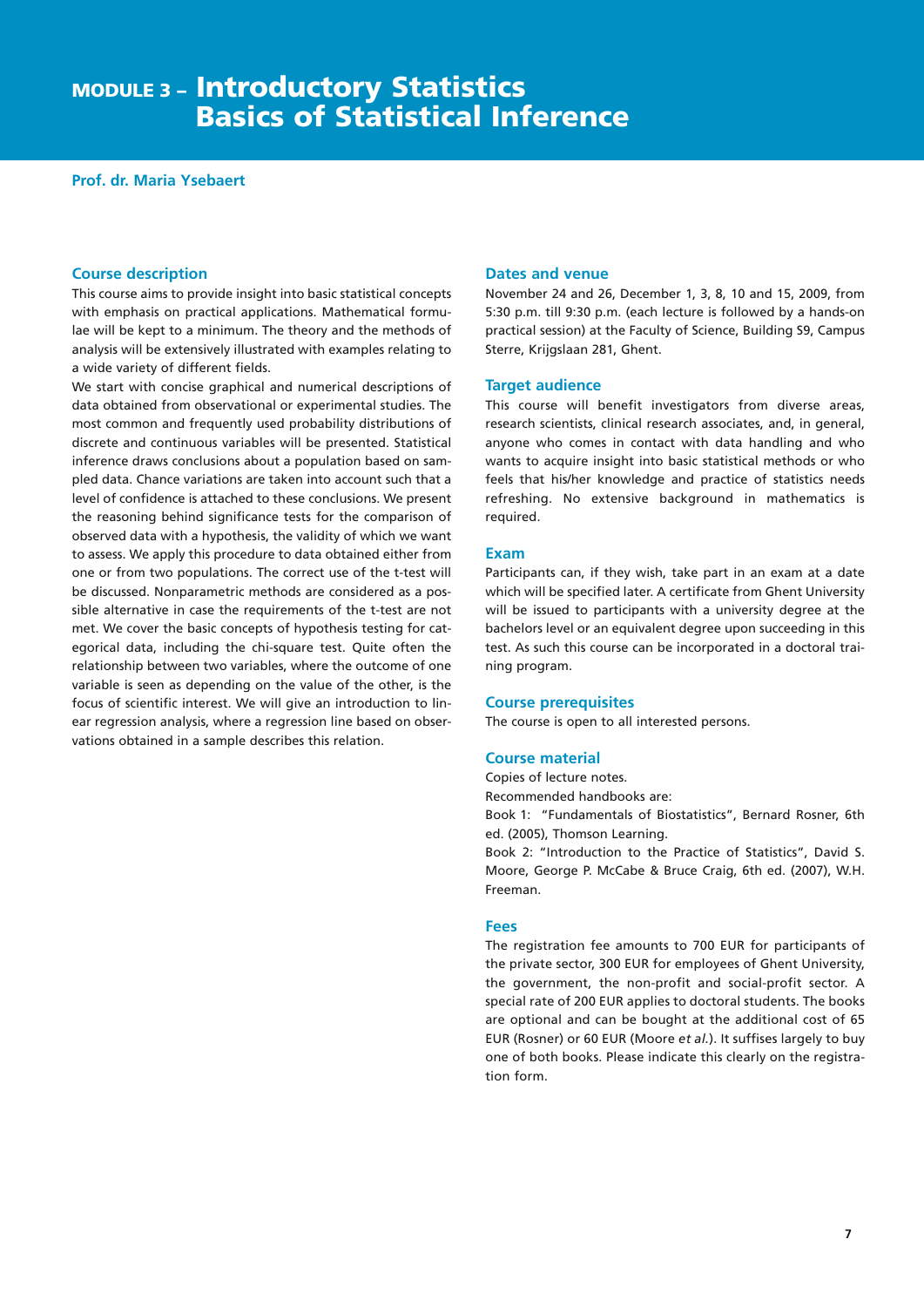#### **Prof. dr. Maria Ysebaert**

#### **Course description**

Analysis of variance (ANOVA) is a statistical tool used in the comparison of means of a random variable in populations that differ in one or more characteristics (factors), e.g. treatment, age, sex, subject, etc. First, we cover one-way ANOVA, where only one factor is of concern. Depending on the type of the factor, the conclusions pertain to just those factor levels included in the study (fixed factor model), or the conclusions extend to a population of factor levels of which the levels in the study are a random sample (random effects model). In two-way and multi-way ANOVA (populations differ in more than one characteristic), the effects of factors are studied simultaneously to obtain information about the main effects of each of the factors as well as about any special joint effects (factorial design). In nested designs, where each level of a second factor (mostly a random factor) occurs in conjunction with only one level of the first factor, analysis of variance enables us to extract the variability induced by the nested factor from the effects of the main factor. For correct analysis of the data in multi-way ANOVA, not only the linear model and the type of factor have to be considered but, also, the assumptions that must be satisfied.

In this course we will focus on correct execution of data analysis and understanding the results of this analysis. We will provide insight into the conclusions and pay attention to expressing these conclusions in a correct and understandable way. The different methods will be extensively illustrated with examples from scientific studies in a variety of fields.

#### **Dates and venue**

December 17, 2009, January 5, 12, 19 and 26, February 9 and 16, 2010, from 5:30 p.m. to 9:30 p.m. (each lecture is followed by a hands-on practical session) at the Faculty of Science, Building S9, Campus Sterre, Krijgslaan 281, Ghent.

#### **Target audience**

This course will benefit investigators from a diversity of areas, who need to use statistical methods in the collection and handling of data in their research, in particular for assessing the effect of e.g. different treatments.

#### **Exam**

Participants can, if they wish, take part in an exam. A certificate from Ghent University will be issued to participants with a university degree at the bachelor level or an equivalent degree upon succeeding in this test. As such this course can be incorporated in a doctoral training program.

#### **Course prerequisites**

Participants are expected to have an active knowledge of the basic principles underlying statistical strategies, at a level equivalent to the "Introductory Statistics" course of this program. In the first session, on December 17, 2009, these principles will be briefly reviewed. This review session is open to interested participants of subsequent modules of this year's program. Participants who have recently followed the introductory course are exempt from that first session.

#### **Course material**

#### Copies of lecture notes.

Recommended handbook: "Applied Linear Statistical Models", Michael H. Kutner, Christopher J. Nachtsheim, John Neter & William Li, 5th ed. (2004), McGraw-Hill.

#### **Fees**

The registration fee amounts to 700 EUR for participants of the private sector, 300 EUR for employees of Ghent University, the government, the non-profit and social-profit sector. A special rate of 200 EUR applies to doctoral students. The book is optional and can be bought at the additional cost of 60 EUR. Please indicate this clearly on the registration form.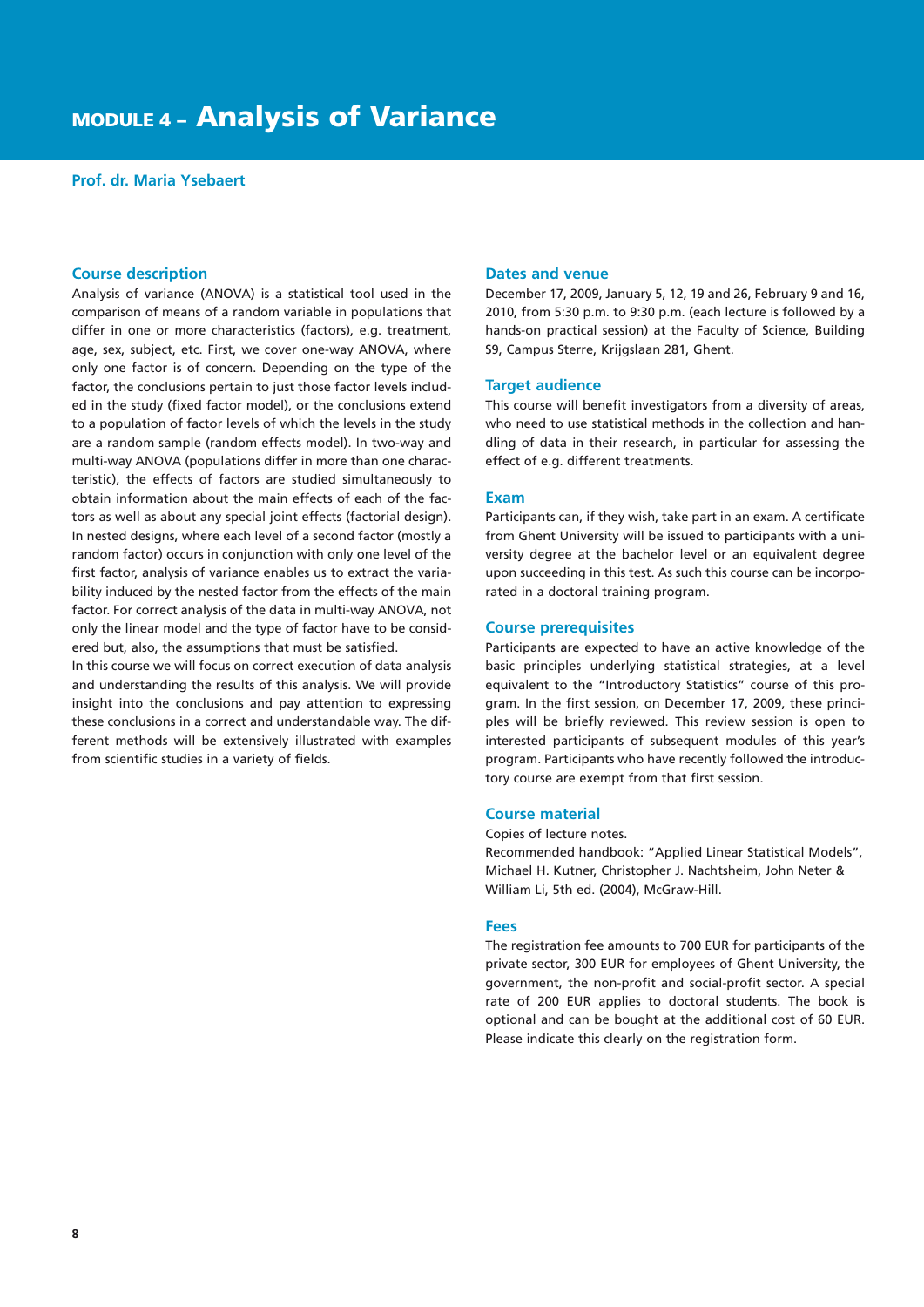#### **Dr. ir. Geert De Meyer**

#### **Course description**

Linear regression addresses how a continuous dependent variable is affected by one or more continuous predictors. The fact that many practical problems deal with continuous variables (e.g. income, blood pressure, temperature) makes linear regression a popular tool, and most of us will be familiar with the concept of drawing a line through a cloud of data points.

The first two sessions of this module introduce the conceptual framework of this method using the simple case of a single predictor. Formulas and technicalities are kept to a minimum and main focus will be on interpretation of results and assessing model validity. This includes confidence statements on the predictor effect (hypothesis tests and confidence intervals), using the regression model to predict future results, and verification of model assumptions.

In session 3 and 4 the conceptual framework will be expanded to accommodate more than one predictor leading to the multiple linear regression model. How to deal with these complex models in general and how to come to the most simple model starting from a large number of predictors will be discussed in detail. In these complex linear models special attention will be given to interpreting individual predictor effects, as these can be complicated by underlying relations between predictors (confounding).

Session 5 covers design of experiments (DoE) as a case example of multiple linear regression. DoE is a popular process improvement methodology used for practical problem solving in science and industry. The last session will briefly touch on problems where the linear regression model is not appropriate and needs to be replaced by related approaches such as nonlinear models and mixed models. Different aspects will be illustrated with case examples from the instructors practical experience, and students are encouraged to bring examples from their work.

#### **Dates and venue**

February 23, March 2, 9, 16 and 23, 2010 from 5:30 p.m. to 9:30 p.m. (each lecture is followed by a hands-on practical session) at the Faculty of Science, Building S9, Campus Sterre, Krijgslaan 281, Ghent.

#### **Exam**

Participants can, if they wish, take part in an exam. A certificate from Ghent University will be issued to participants with a university degree at the bachelor level or an equivalent degree upon succeeding in this test. As such this course can be incorporated in a doctoral training program.

#### **Course prerequisites**

Participants are expected to have an active knowledge of the basic principles underlying statistical strategies, at a level equivalent to the "Introductory Statistics" course of this program. In the first session of module 4, "Analysis of Variance", on December 17, 2009, these principles will be briefly reviewed. This session is free and open to interested participants of this year's program.

#### **Course material**

#### Copies of lecture notes.

Recommended handbook: "Applied Linear Statistical Models", Michael H. Kutner, Christopher J. Nachtsheim, John Neter & William Li, 5th ed. (2004), McGraw-Hill.

#### **Fees**

The registration fee amounts to 700 EUR for participants of the private sector, 300 EUR for employees of Ghent University, the government, the non-profit and social-profit sector. A special rate of 200 EUR applies to doctoral students. The fee includes i.a. the lecture notes. The book is optional and can be bought at the additional cost of 60 EUR. Please indicate this clearly on the registration form.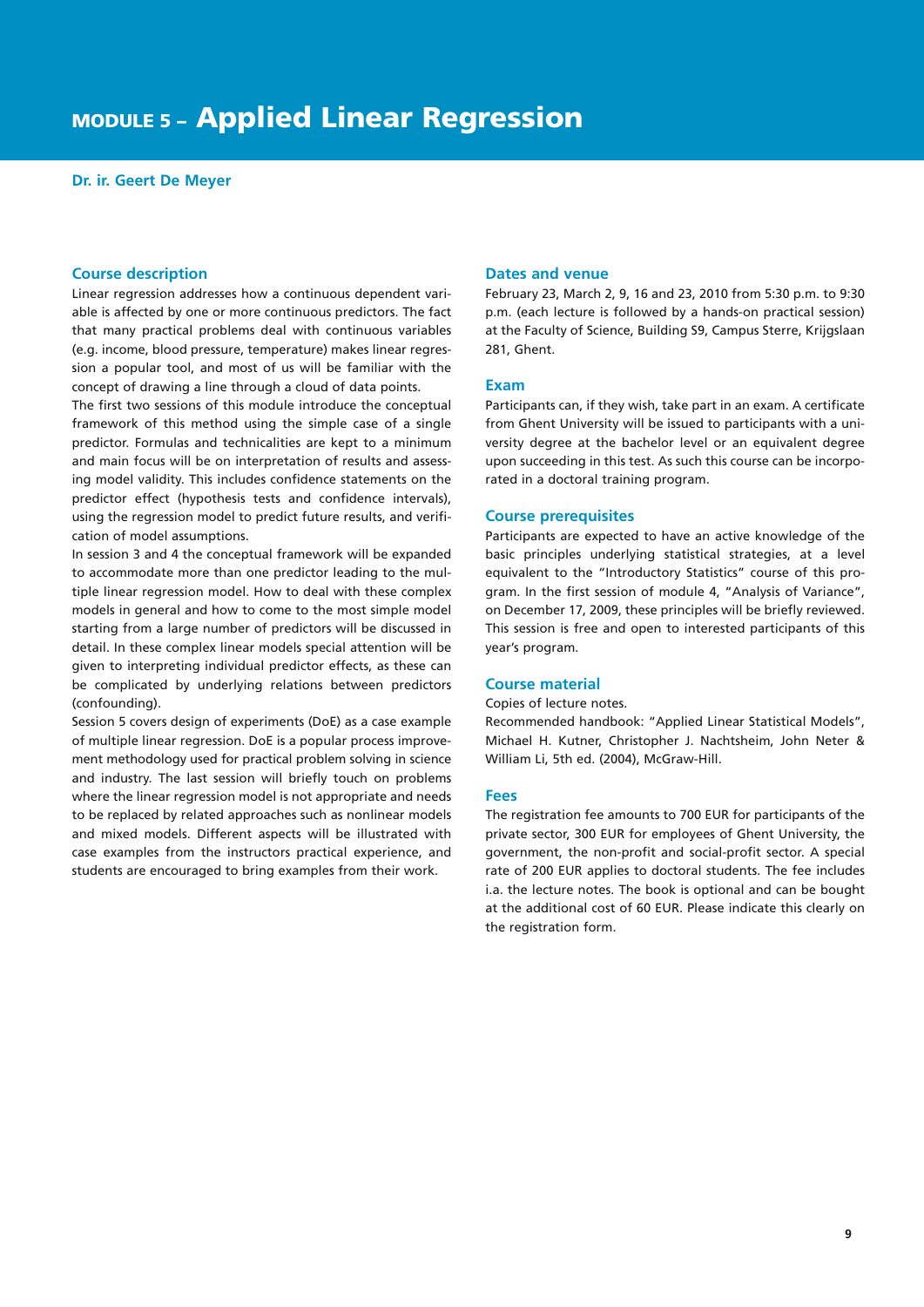#### **Prof. dr. Stijn Vansteelandt**

#### **Course description**

Longitudinal studies, employing repeated measurement of subjects over time, play a prominent role in the biomedical sciences as well as in pharmaceutical studies, where they provide valuable insights into both the development and persistence of disease and those factors that can alter the course of disease development. In this course, we will provide a systematic presentation of modern methods for the analysis of such studies, with an emphasis on practical applications in biomedical research.

The course will begin with a discussion of the usefulness of longitudinal studies over cross-sectional studies and of the limitations of standard regression methods for analysing longitudinal studies. The course will then cover the general linear mixed model for the analysis of continuous responses. A wide range of examples drawn from real-world studies will be used to illustrate the methods for estimating models in SAS and R and for interpreting model coefficients. The regression modeling will cover model building for the mean and covariance structure to choose parsimonious models, prediction of patient-specific profiles and verification of goodness-of-fit of the model. In the final lecture, we will discuss specialised topics, including the problem of missing data in longitudinal studies, adjustment for baseline responses and evaluation of the effect of time-varying exposures.

All methods will be illustrated with annotated computer output from SAS and R. Six hands-on computer sessions will help practice the principles exposed in this course.

#### **Dates and venue**

April 6, 7 and 9, 2010 from 9 a.m. to 12.15 a.m. and from 1.15 p.m. to 4.30 p.m. at the Faculty of Science, Building S9, Campus Sterre, Krijgslaan 281, Ghent.

#### **Target audience**

This course will benefit medical investigators, research scientists, clinical research associates, who need to use statistical methods for analysing data that are collected over time, in particular for assessing the effect of different treatments on the evolution in (health) outcomes over time.

#### **Exam**

Participants can, if they wish, take part in an exam at a date, which will be specified later. A certificate from Ghent University will be issued to participants with a university degree at the bachelor level or an equivalent degree upon succeeding in this test. As such this course can be incorporated in a doctoral training program.

#### **Course prerequisites**

Participants are expected to be familiar with the basic principles of statistical inference and of linear regression analysis.

#### **Course material**

Copies of lecture notes.

Recommended book: "Applied Longitudinal Analysis", Garrett Fitzmaurice, Nan Laird and James Ware, 1st ed. (2004), Wiley-Interscience.

#### **Fees**

The registration fee amounts to 700 EUR for participants of the private sector, 300 EUR for employees of Ghent University, the government, the non-profit and social-profit sector. A special rate of 200 EUR applies to doctoral students. The fee includes i.a. the lecture notes. The book is optional and can be bought separately at the price of 118 EUR. Please indicate this clearly on the registration form.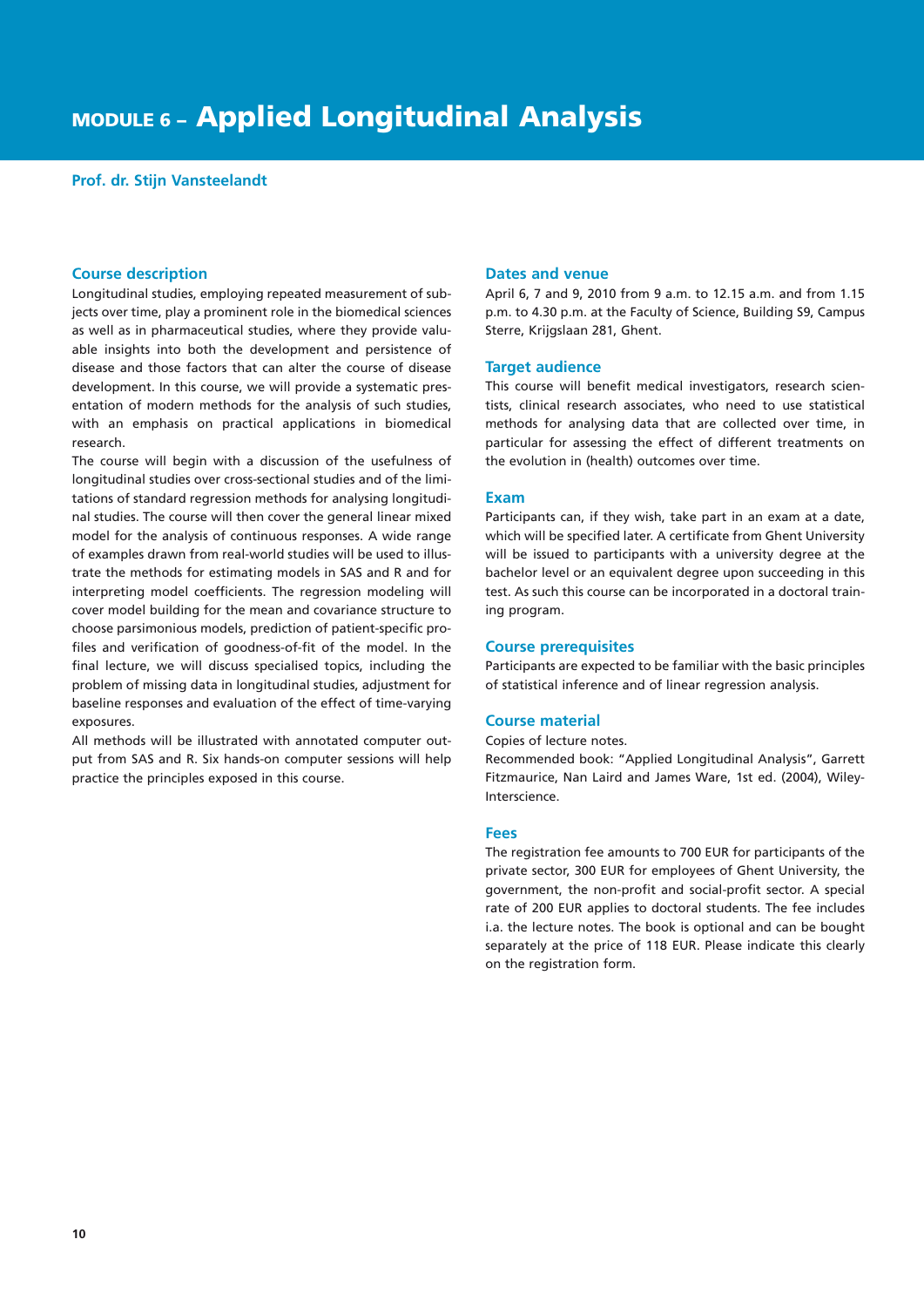#### **Prof. dr. Joop Hox and Prof. dr. Edith de Leeuw**

#### **Course description**

Data for social research are often collected by means of a survey, be it by telephone or face-to-face interviews or by self-administered postal mail surveys or online Internet surveys. The design of a survey influences the resulting data. In the early days of the survey, the resulting analyses were relatively simple and based on the assumptions of simple random sampling and complete data. Today more complex procedures are available to deal with unit and item non-response and complex sampling designs.

This short course is intended as a basic and nontechnical introduction to survey analysis. The morning is devoted to lectures and a theoretical introduction into the topic, during the afternoons this will be applied in computer labs. The course starts with an overview of sources of survey error and describes how survey design influences the resulting data. The first day focuses on non-response and incomplete data, and the second day on complex sampling designs. We will provide a basic introduction on imputation and weighting. We will not discuss the constructions of surveys weights and imputations in detail, but assume that participants will work with existing surveys data sets that include weights, clustering and stratification information, and incomplete data.

#### **Dates and venue**

April 15 and 16, 2010 from 9 a.m. to 12.15 a.m. and from 1.15 p.m. to 4.30 p.m. This course has two computer labs in the afternoon. These computer labs use the SPSS module Missing Data Analysis and Complex Sampling Procedures.

#### **Target audience**

This course will benefit all researchers in the behavioural and social sciences, who deal with data through surveys.

#### **Course prerequisites**

The course assumes reasonable familiarity with standard statistics and analysis of variance and multiple regression analysis.

#### **Course material**

The course is partly based on: Handbook of Survey Methodology. Edith D. de Leeuw, Joop J. Hox & Don A. Dillman (Eds.) International New York: Psychology Press (formerly published by Lawrence Erlbaum Associates).

See also: http://www.xs4all.nl/~edithl/surveyhandbook.

#### **Fees**

The registration fee amounts to 500 EUR for participants of the private sector, 200 EUR for employees of Ghent University, the government, the non-profit and social-profit sector. A special rate of 150 EUR applies to doctoral students. The fee includes i.a. the lecture notes. The book is optional and can be bought separately at the price of 30 EUR. Please indicate this clearly on the registration form.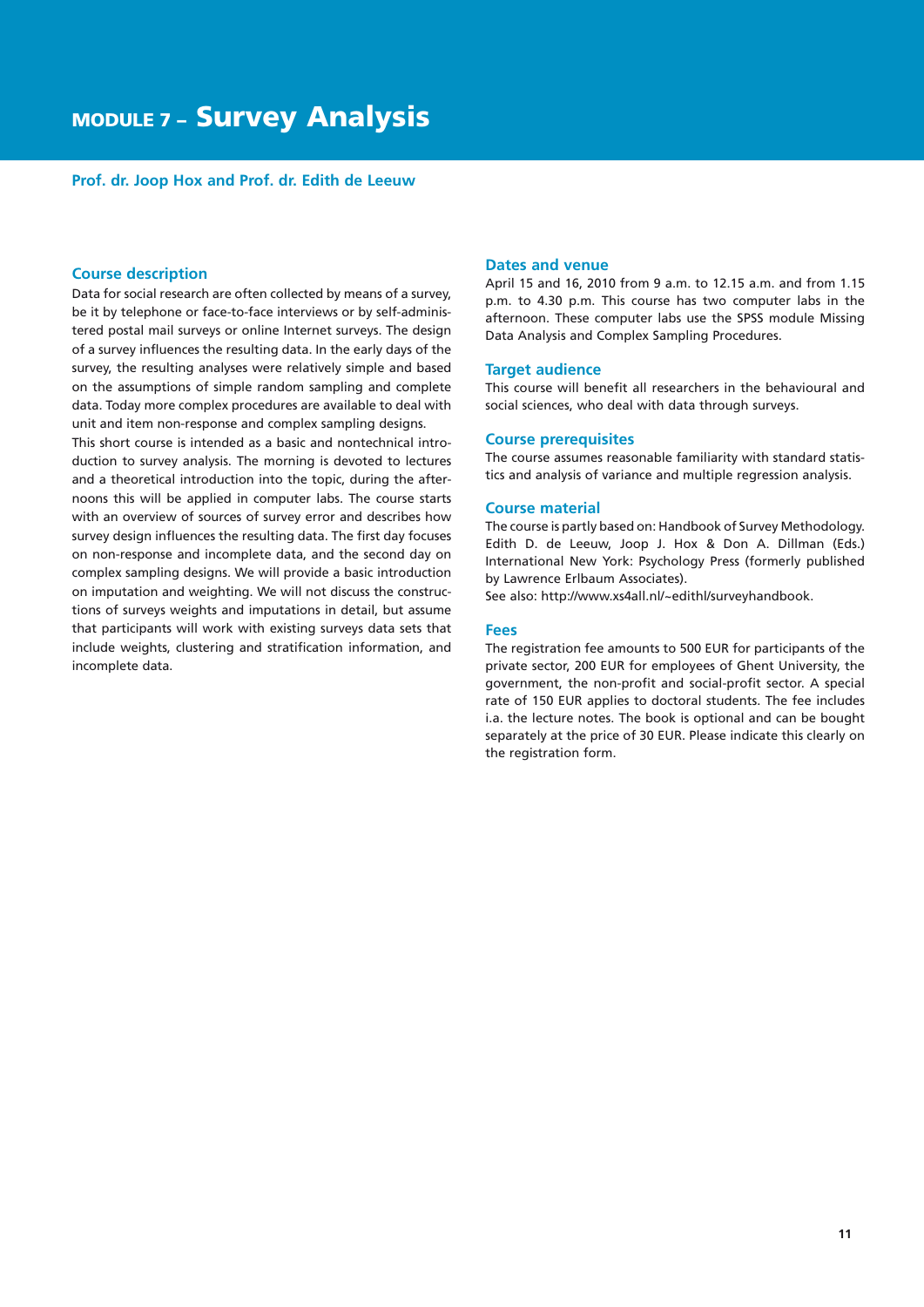**Dhr. Kris Erauw** is stafmedewerker bij de dienst onderwijsondersteuning van de Faculteit Psychologie en Pedagogische Wetenschappen aan de Universiteit Gent. Hij stond jarenlang mee in voor de begeleiding van studenten bij de vakken statistiek en methodologie, en bij het schrijven van hun scriptie. Daarnaast ondersteunt hij onderzoekers bij het ontwikkelen van een gepast onderzoeksopzet en bij het verwerken van hun data.

**Prof. dr. Edith de Leeuw** is Professor of Survey Methodology at the department of Methodology and Statistics of the Faculty of Social Sciences at Utrecht University. Her research interests focus on data quality in social surveys. Ms. de Leeuw is associate editor of JOS (http://www.jos.nu) and member of the editorial board of Sociological Methods and Research, Field Methods, and MDA. She has published articles in both Dutch and international scientific journals and co-authored books in the field of methodology and statistics, including the recently published International Handbook of Survey Methodology. Her most recent publications focus on mixed-mode surveys, children as respondents and comparative research. She has taught specialised courses on survey methodology both in Europe and the USA.

**Dr. ir. Geert De Meyer** holds a PhD in applied biological sciences and has more than 10 years experience in biotech R&D. Initially he was a researcher on topics in plant pathology (PhD) and plant breeding (Plant Genetic Systems). Later, when joining Innogenetics in 2001, his focus shifted to applied statistics for drug and diagnostic test development. He worked on topics such as pre-clinical research, clinical trials, analytical methods, biomarkers, quality control and process improvement. In 2006 he obtained a master in statistical data analysis and started statistical consulting activities for biotech companies. Since June 2008 he is a business developer for the IOF consortium Stat-Gent.

**Prof. dr. Joop Hox** is Professor of Social Science Methodology at the department of Methodology and Statistics of the Faculty of Social Sciences at Utrecht University. As Methodology chair, he is responsible for the research, development and teaching carried out at the faculty in the field of social science methods and techniques. His research interests focus on two lines of work: data quality in social surveys and multilevel modeling. The two lines of research reinforce each other, for instance in using multilevel methods to model complex survey data. He has acted as reviewer for national and international journals in the fields of survey methodology and statistics, and has been guest editor for special issues. His recent research focusses on survey nonresponse, interviewer effects, survey data quality, missing data

problems, and multilevel analysis of regression and structural equation models.

**Dr. Anita Prinzie** is a postdoctoral researcher of the Research Foundation – Flanders (FWO) working as a guest researcher at Ghent University. She received her Master in Marketing Analysis and Planning and her doctoral title at Ghent University. In her doctoral research she studied the use of methods of sequential analysis for Customer Relationship Management. After this she worked as a guest researcher at Monash University, Australia. At the moment she teaches the SAS macro language course in Marketing Modeling and Engineering to students in the Master of Marketing Analysis program (UGent). Her current research interests encompass testing the external validity of her newly developed Random Multinomial Logit algorithm for choice analyses and the understanding and analysing of customer decision processes from a marketing action perspective.

Prof. dr. Stijn Vansteelandt is assistant professor at Ghent University, Department of Applied Mathematics and Computer Science. He teaches courses in statistics at the Faculty of Sciences, the Faculty of Pharmaceutical Sciences and in the Master in Statistical Data Analysis program. He performed his postdoctoral research at the Harvard School of Public Health and at Ghent University. His present research focuses on missing data and causal inference in clustered sampling designs and longitudinal studies.

**Prof. dr. Maria Ysebaert** is a biochemist who received her training at Ghent University, the University of Oregon Medical School and the Nobel Institute in Stockholm. In her research correct statistical analysis has always been a priority. She is now a retired member of the Faculty of Veterinary Medicine, where she taught courses in biochemistry and in statistics at the graduate and postgraduate level. She is still active in the Center for Statistics of the UGent where she is involved in setting up its program in continuing education in statistics.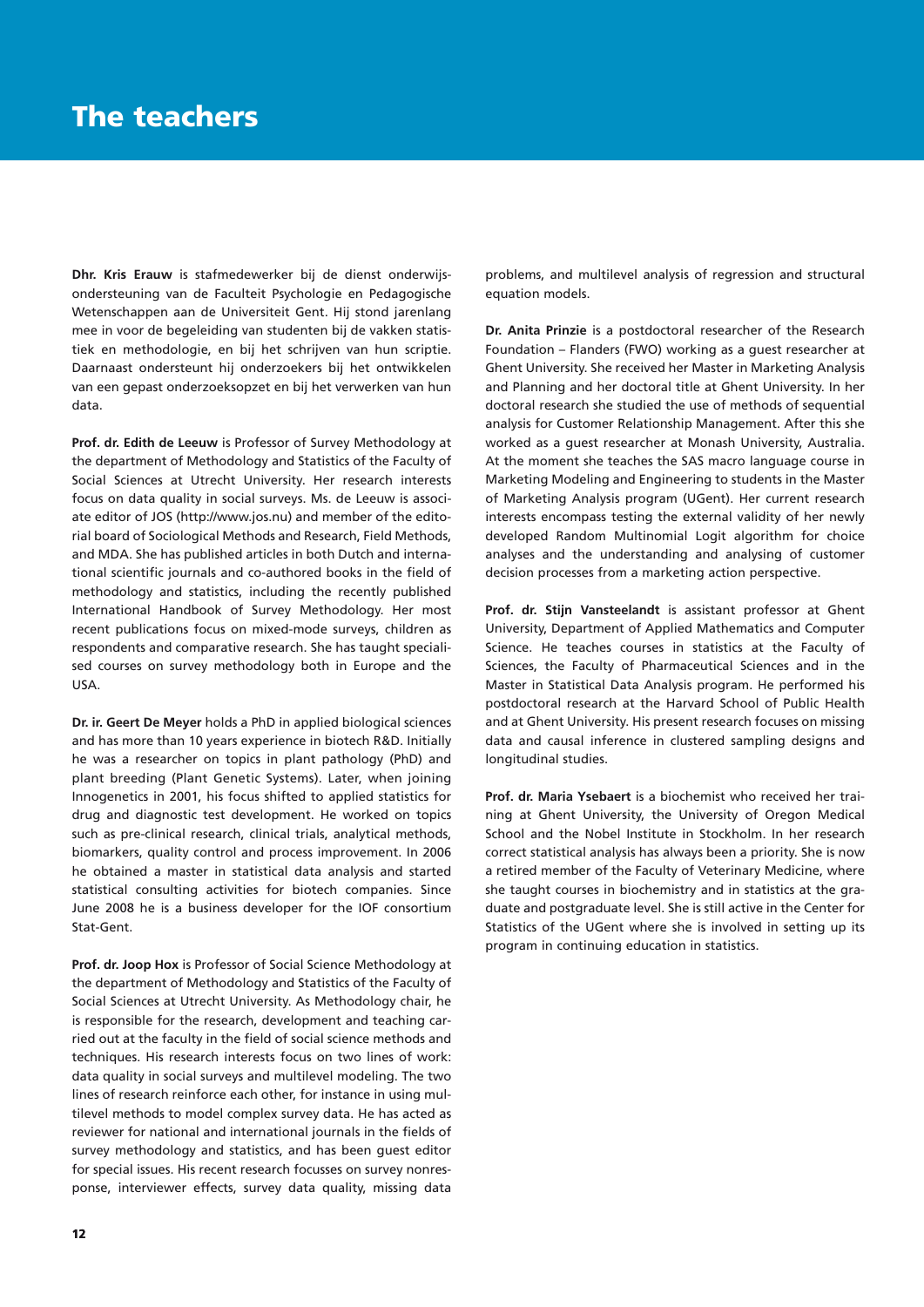#### **Registration**

Please use the registration form in this brochure or on our website: **www.ipvw-ices.UGent.be**.

Y**our registration is valid only upon receiving a confirmation mail from ICES**. If you have not received this mail within a week, please contact ICES to double check.

The registration fee covers tuition, some or all of the course materials, use of auditoria and PCs, drinks and sandwiches.

#### **Payment**

The registration fee is due within 30 days following receipt of the invoice. Payment is possible through bank transfer **with clear statement of the structured message on the invoice**. All mentioned amounts are free from VAT.

#### **Additional reduction**

When 3 or more participants from the same company or institute enrol simultaneously for the same module(s), an additional overall reduction of 20% is granted, books not included. Therefore, please check before enrolling if anyone else at your institute or company is interested or is already planning to participate. This reduction does not apply to (doctoral) students.

#### **Cancellation**

- Participants can cancel their registration only in writing and until 5 working days before the start of the module concerned, in which case 25% of the registration fee will be retained. In case of cancellation within 5 working days before the start of the module, the full registration fee is due.
- ICES reserves the right to cancel or postpone one or more modules for organisational reasons, in which case participants are given the option of a full refund of the registration fee.

The complete cancellation conditions are available on our website: **www.ipvw-ices.UGent.be**.

#### **Financial support from the government: training vouchers and the BEA-measure**

- **The training vouchers** (opleidingscheques) are an initiative of the Flemish community and can be ordered online by any employee living in the Flemish or Brussels Region. Please order them well in advance and send them to our office as soon as you receive them. Please do not write anything on the cheques
- **Employers** on the other hand can make use of the **BEAmeasure**. To avoid unpleasant additional administration please watch the clarifying demo presentation on the ICESwebsite before opening an account on beaweb.

For both initiatives see **www.vdab.be/opleidingscheques** for more information and placing orders.

**Doctoral schools** (Information for UGent doctorandi) In 2007-2008, five Doctoral Schools were founded at the Ghent University. They are concentrated around the following domains of research:

- Arts, Humanities and Law
- (Director: prof. Dominique Willems)
- Social and Behavioural Sciences
- (Director: prof. André Vandierendonck)
- Natural Sciences (Director: prof. Guido Vandenberghe)
- (Bioscience) Engineering
- (Director: prof. Yvan Houbaert)
- Life Sciences and Medicine
- (Director: prof. Jozef Vercruysse)

These institutions, in close consultation with the faculties, support doctorandi: on the one hand they organise specialised training and workshops in research skills and "transferable skills", on the other hand they set up guest lectures and information sessions, and invest in promotional tasks and contacts with the industry.

See **www.ugent.be/en/research/doctoralschools** for more information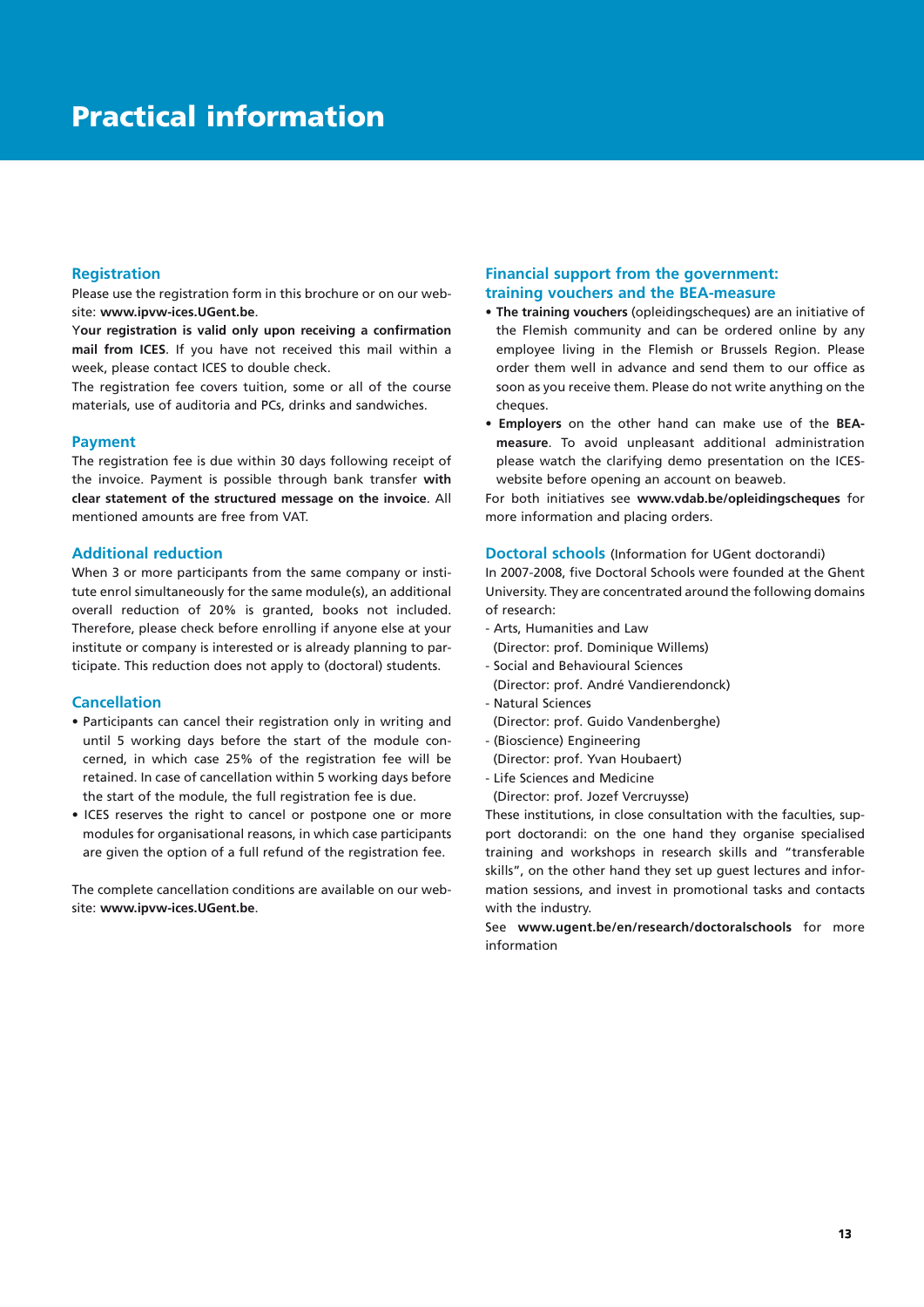## Inschrijvingsformulier Statistiek 2009-2010

#### Dit formulier vindt u ook terug op onze website: **www.ipvw-ices.UGent.be**

**Stuur dit formulier ten minste 5 werkdagen voor de start van de eerste geselecteerde module via post, fax of mail naar het IPVW. Plaatsen worden toegekend volgens chronologie van inschrijven. Adres:** IPVW – Krijgslaan 281, S3 – 9000 GENT **Fax:** +32 (0)9 264 85 90 **E-mail:** Isabel.DeZutter@UGent.be

**Uw inschrijving wordt geldig zodra u van onze dienst een bevestigingsmail hebt ontvangen.**

| Naam:                                                                                                                         | Voornaam:               |                                                                                                                                                  |
|-------------------------------------------------------------------------------------------------------------------------------|-------------------------|--------------------------------------------------------------------------------------------------------------------------------------------------|
| Functie:                                                                                                                      |                         |                                                                                                                                                  |
| Bedrijf of instelling:                                                                                                        |                         |                                                                                                                                                  |
| Volledig adres:                                                                                                               |                         |                                                                                                                                                  |
| Tel.:<br>Fax:                                                                                                                 | E-mail:                 |                                                                                                                                                  |
| Geboortedatum <sup>2</sup> :<br>Geboorteplaats <sup>7</sup> :<br>/ 19                                                         |                         | Geslacht <sup>o</sup> :<br>M                                                                                                                     |
| Accor i.h.k.v. de opleidingscheques                                                                                           |                         | * Algemene informatie over het geslacht en de leeftijd van onze deelnemers wordt vermeld op de certificaten en wordt zonder namen meegedeeld aan |
| Verplicht voor UGent-deelnemers: SAP interne bestelbonnummer ?: 4 3                                                           |                         |                                                                                                                                                  |
| ° Gelieve ook de goedgekeurde bestelbon zelf met dit inschrijvingsformulier mee te sturen.                                    |                         |                                                                                                                                                  |
| i.s.m. het Instituut voor Permanente Vorming in de Wetenschappen:                                                             |                         | Ja, ik schrijf me in voor de volgende module(s) van de cursus Statistiek 2009-2010 georganiseerd door het Centrum voor Statistiek                |
| M1: Inleiding tot SPSS                                                                                                        |                         |                                                                                                                                                  |
| M2: Inleiding tot SAS**                                                                                                       | Geen boek<br>Ik bestel: | Boek (Delwiche & Slaughter)                                                                                                                      |
| M3: Inleidende Statistiek. Basis van Statistische Gevolgtrekking**                                                            |                         |                                                                                                                                                  |
|                                                                                                                               | Ik bestel:<br>Geen boek | Boek 1 (Rosner) () Boek 2 (Moore et al.)                                                                                                         |
| M4: Variantie-Analyse**                                                                                                       | Geen boek<br>Ik bestel: | Boek (Kutner et al.)                                                                                                                             |
| M5: Toegepaste Lineaire Regressie**                                                                                           | Geen boek<br>Ik bestel: | Boek (Kutner et al.)                                                                                                                             |
| M6: Toegepaste Longitudinale Analyse**                                                                                        | Geen boek<br>Ik bestel: | Boek (Fitzmaurice et al.)                                                                                                                        |
| M7: Survey Analyse**                                                                                                          | Ik bestel:<br>Geen boek | Boek (de Leeuw et al.)                                                                                                                           |
| ** Deze cursussen worden in het Engels gedoceerd.                                                                             |                         |                                                                                                                                                  |
|                                                                                                                               |                         |                                                                                                                                                  |
| Financiële steun van de overheid:                                                                                             |                         |                                                                                                                                                  |
| Ik heb opleidingscheques aangevraagd voor een bedrag van  EUR (VDAB), of                                                      |                         |                                                                                                                                                  |
|                                                                                                                               |                         | Ik heb een portefeuille geopend op BEAweb.be op / / 20 voor het totale bedrag van                                                                |
|                                                                                                                               |                         |                                                                                                                                                  |
|                                                                                                                               |                         |                                                                                                                                                  |
| Ik ben:<br>tewerkgesteld in de industrie                                                                                      |                         |                                                                                                                                                  |
| tewerkgesteld in de non-profit, social profit, overheidssector, onderwijs,<br>een (doctoraat)student (Studentenkaartnummer: ) |                         |                                                                                                                                                  |
|                                                                                                                               |                         |                                                                                                                                                  |
| <b>FACTURATIE ADRES</b>                                                                                                       |                         |                                                                                                                                                  |
|                                                                                                                               |                         |                                                                                                                                                  |
| BTW nr: BE / /                                                                                                                |                         |                                                                                                                                                  |
| Door deze inschrijving verklaart u zich akkoord met onze betaal- en annulatievoorwaarden.                                     |                         |                                                                                                                                                  |
|                                                                                                                               |                         |                                                                                                                                                  |
|                                                                                                                               |                         |                                                                                                                                                  |

…………………………………………………………………………………………………………………………..............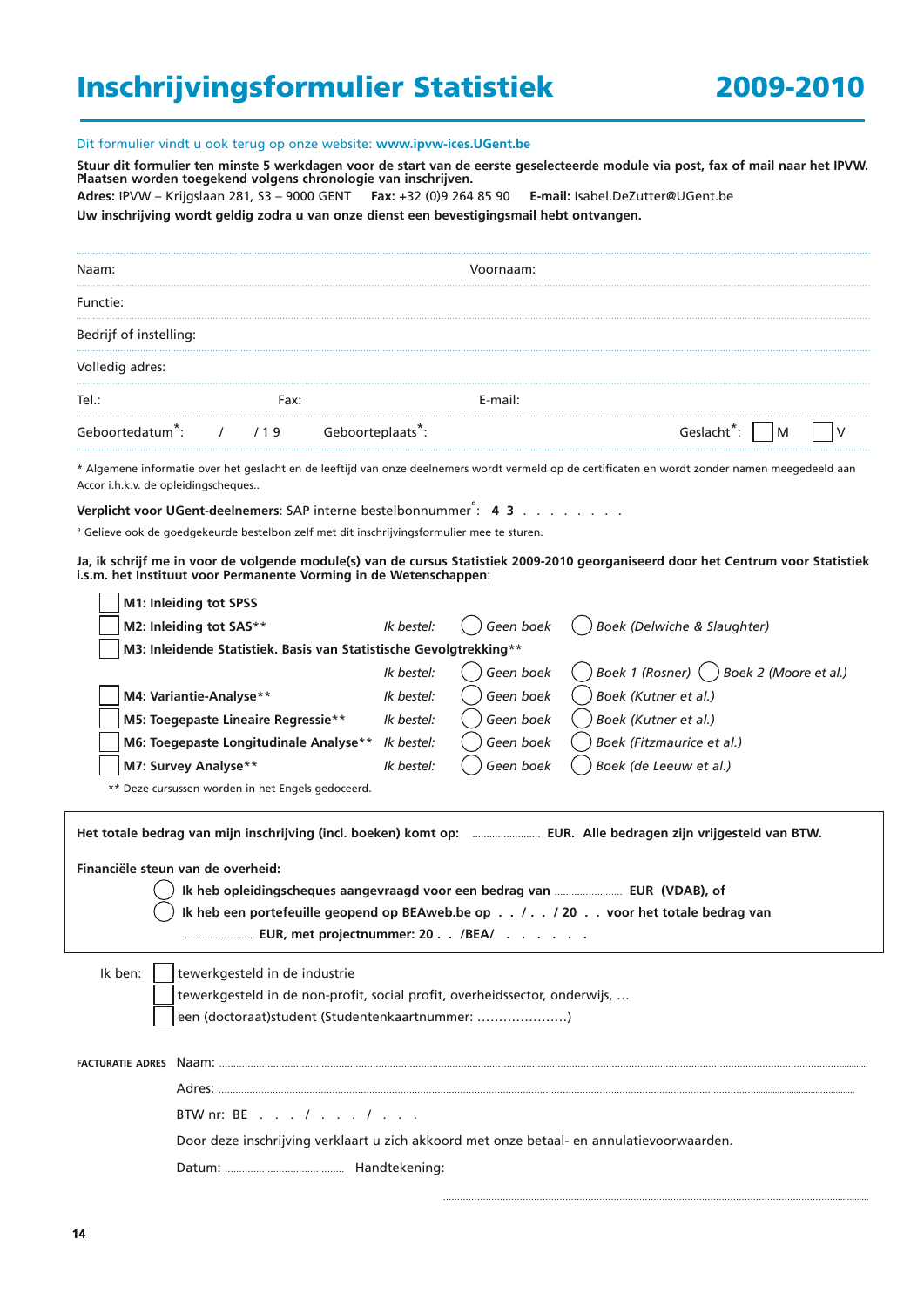## Registration form Statistics 2009-2010

This form can also be found on our website: **www.ipvw-ices.UGent.be** 

**Please send, fax or e-mail this form to ICES no later than 5 working days before the start of the first selected module. Acceptance is on a first-come, first-serve basis. Address:** ICES – Krijgslaan 281, S3 – 9000 GENT **Fax:** +32 (0)9 264 85 90 **E-mail:** Isabel.DeZutter@UGent.be **Your registration becomes valid after receiving email confirmation from our service.**

| Last Name:                           |                               | First name: |               |  |
|--------------------------------------|-------------------------------|-------------|---------------|--|
| Function:                            |                               |             |               |  |
| Company or institute:                |                               |             |               |  |
| Full address:                        |                               |             |               |  |
| Phone:                               | Fax:                          | E-mail:     |               |  |
| Date of birth <sup>*</sup> :<br>1/19 | Place of birth <sup>*</sup> : |             | M<br>Gender¨: |  |

\* General information about age and gender of our participants is used on the certificates and is sent without names to Accor within the framework of the training vouchers..

**Required for UGent-participants:** SAP internal order number<sup>°</sup>: 4 3 . . . . . . . . .

° Please also send the approved internal order along with this registration form.

**Yes, I enrol for the following module(s) of the course in Statistics 2009-2010 organised by the Center for Statistics in co-operation with the Institute for Continuing Education in Science:**

|                        | M1: Introduction to SPSS**                                                                                                                                                                                                                                                                                                         |            |         |                                                                            |
|------------------------|------------------------------------------------------------------------------------------------------------------------------------------------------------------------------------------------------------------------------------------------------------------------------------------------------------------------------------|------------|---------|----------------------------------------------------------------------------|
|                        | M2: Introduction to SAS                                                                                                                                                                                                                                                                                                            | I order:   | No book | Book (Delwiche & Slaughter)                                                |
|                        | M3: Introductory Statistics: Basics of Statistical Inference                                                                                                                                                                                                                                                                       |            |         |                                                                            |
|                        |                                                                                                                                                                                                                                                                                                                                    | I order:   | No book | Book 1 (Rosner) () Book 2 (Moore et al)                                    |
|                        | <b>M4: Analysis of Variance</b>                                                                                                                                                                                                                                                                                                    | I order:   | No book | Book (Kutner et al.)                                                       |
|                        | <b>M5: Applied Linear Regression</b>                                                                                                                                                                                                                                                                                               | I order:   | No book | Book (Kutner et al.)                                                       |
|                        | M6: Applied Longitudinal Analysis                                                                                                                                                                                                                                                                                                  | I order:   | No book | Book (Fitzmaurice et al.)                                                  |
|                        | <b>M7: Survey Analysis</b>                                                                                                                                                                                                                                                                                                         | I order:   | No book | Book (de Leeuw et al.)                                                     |
|                        | ** This course is taught in Dutch.                                                                                                                                                                                                                                                                                                 |            |         |                                                                            |
|                        | The total amount for my registration (including books) adds up to:                                                                                                                                                                                                                                                                 |            |         |                                                                            |
| I am:                  | Financial support from the government:<br>with project number: 20 /BEA/<br>employed in the industry<br>employed in the non-profit, social profit, government sector, schools,<br>a (doctoral) student (Student card n°: )                                                                                                          |            |         | I have opened an account on BEAweb.be on / / 20 for the total sum of  EUR, |
| <b>INVOICE ADDRESS</b> | Name: the state of the state of the state of the state of the state of the state of the state of the state of the state of the state of the state of the state of the state of the state of the state of the state of the stat<br>Address:<br>VAT $n^{\circ}$ : BE $\cdot \cdot \cdot$ / $\cdot \cdot \cdot$ / $\cdot \cdot \cdot$ |            |         |                                                                            |
|                        | By enroling, you agree with our payment & cancellation procedure.                                                                                                                                                                                                                                                                  | Signature: |         |                                                                            |

…………………………………………………………………………………………………………………………..............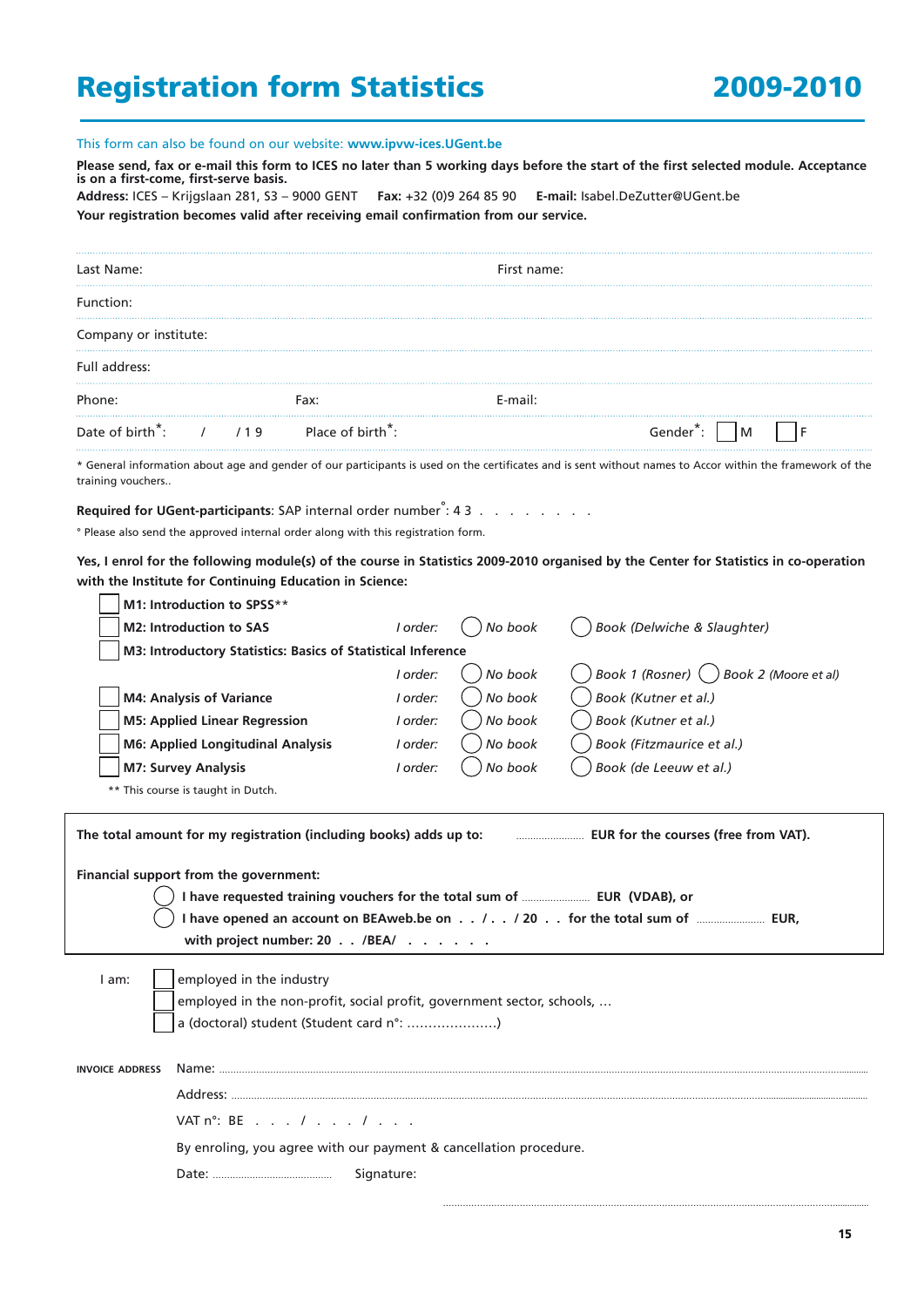## Stay informed of other ICES activities

In addition to the course in Statistics, ICES also organises a variety of other courses on statistics and broader scientific subjects in the framework of continuing education. To stay informed of our activities on a regular basis you can subscribe to our mailing list.

| I want to                      | receive more information about the following ICES-activities |                |                          |                                                  |
|--------------------------------|--------------------------------------------------------------|----------------|--------------------------|--------------------------------------------------|
|                                | make changes to my subscription                              |                |                          |                                                  |
| <b>PERSONAL INFORMATION</b>    |                                                              |                |                          |                                                  |
|                                | Title: $( )$ Mr $( )$ Mrs $( )$ Miss                         |                |                          |                                                  |
|                                |                                                              |                |                          |                                                  |
| Address:                       |                                                              |                |                          |                                                  |
|                                |                                                              |                |                          |                                                  |
|                                |                                                              |                |                          |                                                  |
| <b>CORPORATE INFORMATION</b>   |                                                              |                |                          |                                                  |
|                                |                                                              |                |                          |                                                  |
|                                |                                                              |                |                          |                                                  |
| Address:                       |                                                              |                |                          |                                                  |
|                                |                                                              |                |                          |                                                  |
|                                |                                                              |                |                          |                                                  |
|                                | Where and how do you wish to be informed?                    | Where?<br>How? | at home<br>through mail  | at work<br>through post                          |
| of the following ICES courses: |                                                              |                |                          | of future ICES courses within these departments: |
|                                | Biological Basis of Our Behaviour*                           |                | Analytical chemistry     |                                                  |
|                                | Continuing Education for Surveyors*                          |                |                          | Applied mathematics and computer science         |
|                                | Crystalline Rocks and Plate Tectonics*                       |                |                          | Biochemistry, physiolgy and microbiology         |
|                                | Introduction to Bio-informatics                              |                | Biology                  |                                                  |
|                                | Introduction to Biotechnology*                               |                | Geography                |                                                  |
| <b>Statistics</b>              |                                                              |                | Geology and soil science |                                                  |
|                                | And/or more specifically about the short courses:            |                |                          | Inorganic and physical chemistry                 |
|                                | <b>Numerical Literacy</b>                                    |                | Molecular biology        |                                                  |
|                                | Meta-Analysis                                                |                | Molecular genetics       |                                                  |
|                                | Synthetics: from 'plastic' to high tech materials*           |                | Organic chemistry        |                                                  |
|                                | * These courses are taught in Dutch.                         |                |                          | Pure mathematics and computer algebra            |
|                                |                                                              |                | Solid state sciences     |                                                  |
|                                |                                                              |                |                          | Subatomic physics and radiation physics          |

Your personal data is processed in accordance with the stipulations of the Law of December 8, 1992, safeguarding individual privacy in connection with the process of personal data, as altered in the Law of December 11, 1998.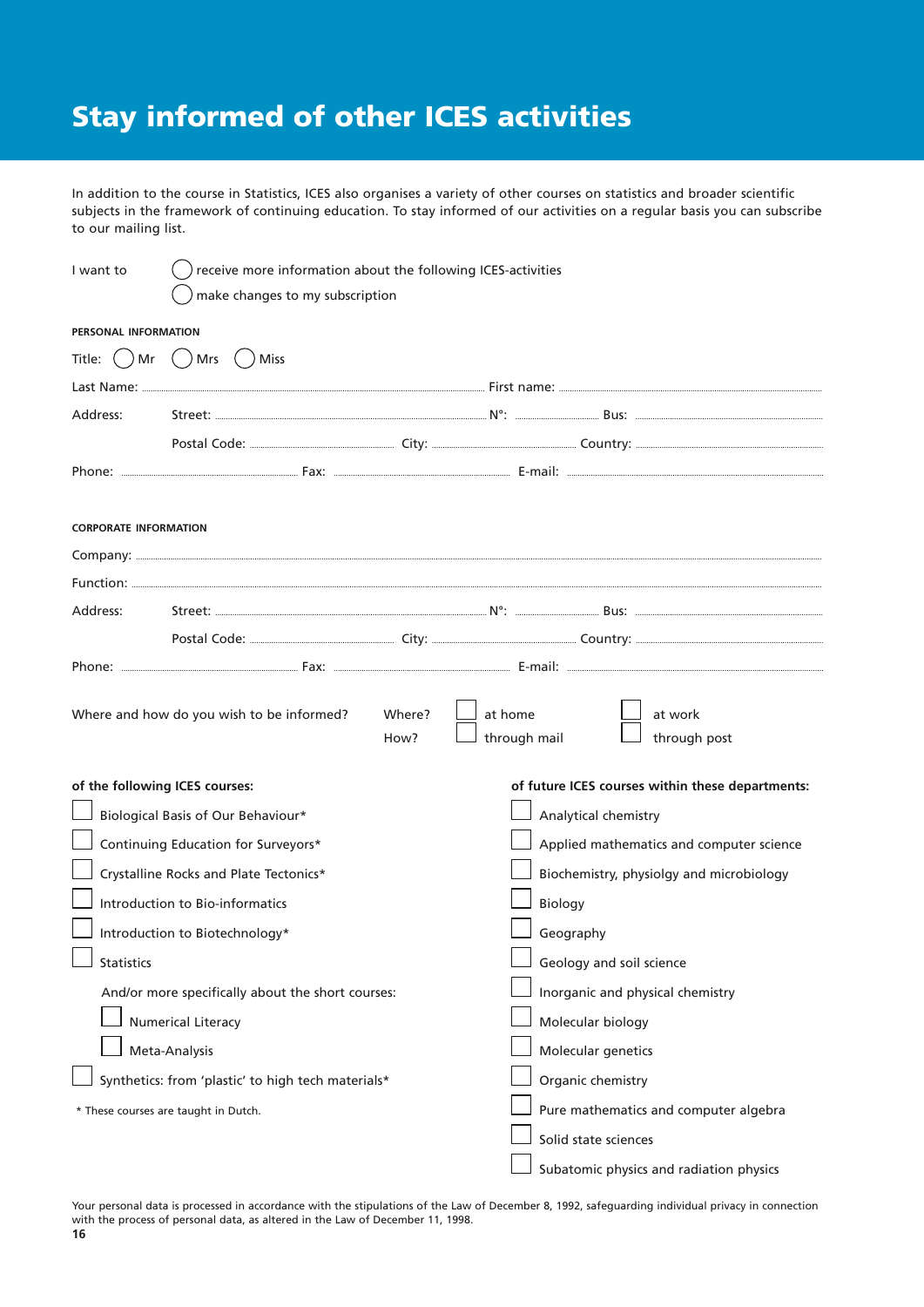## **Notities / Notes**

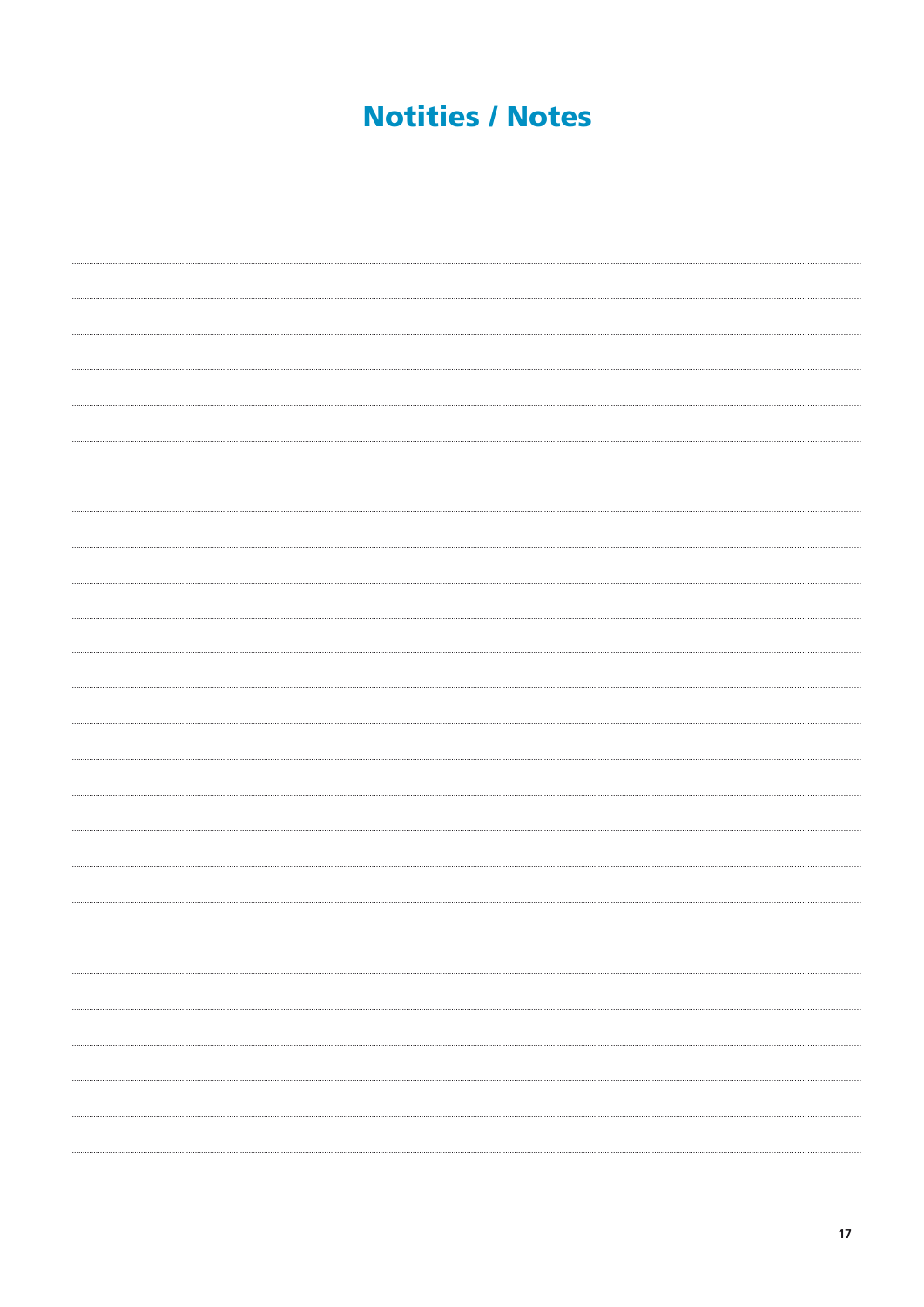## **Notities / Notes**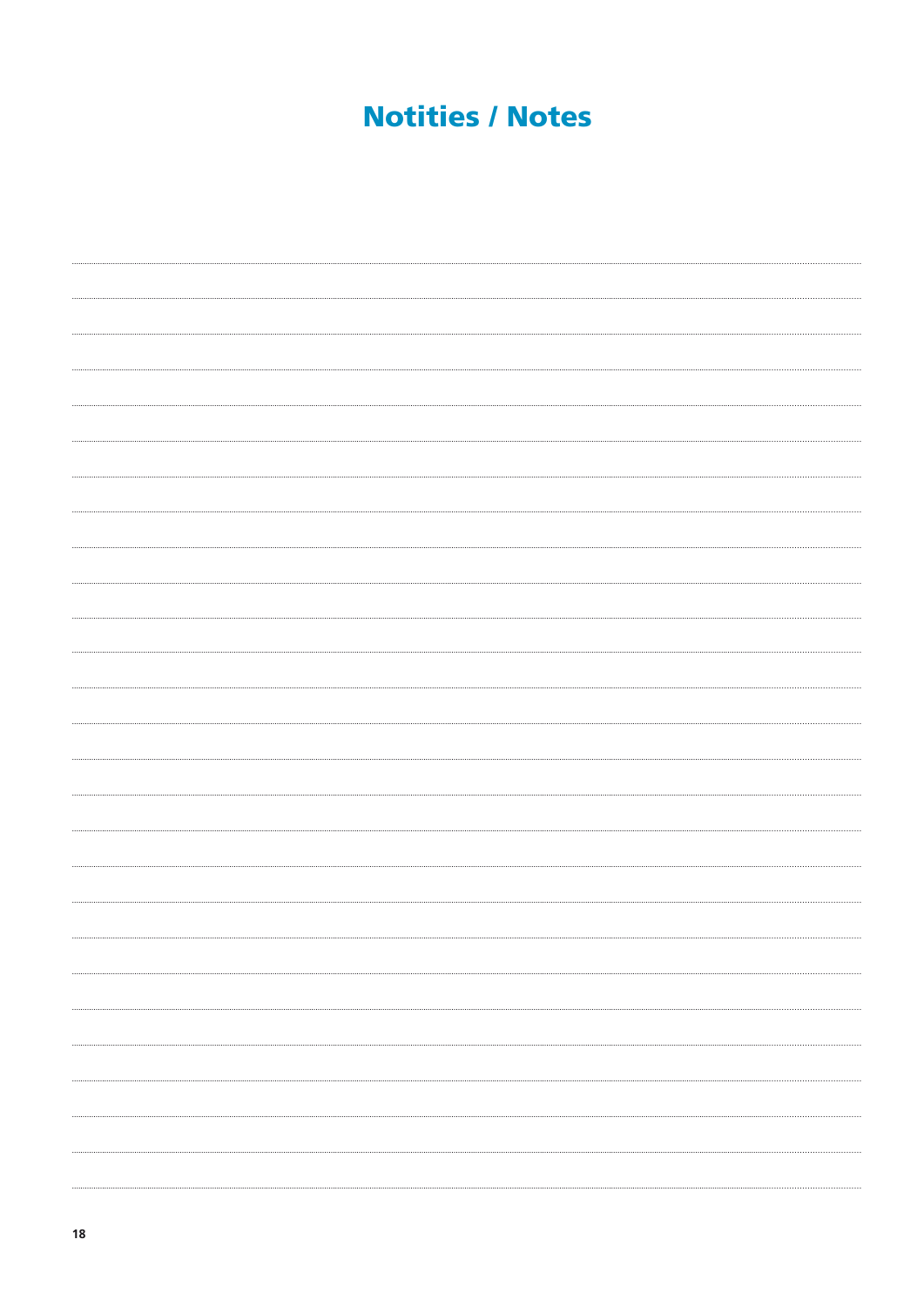## **Notities / Notes**